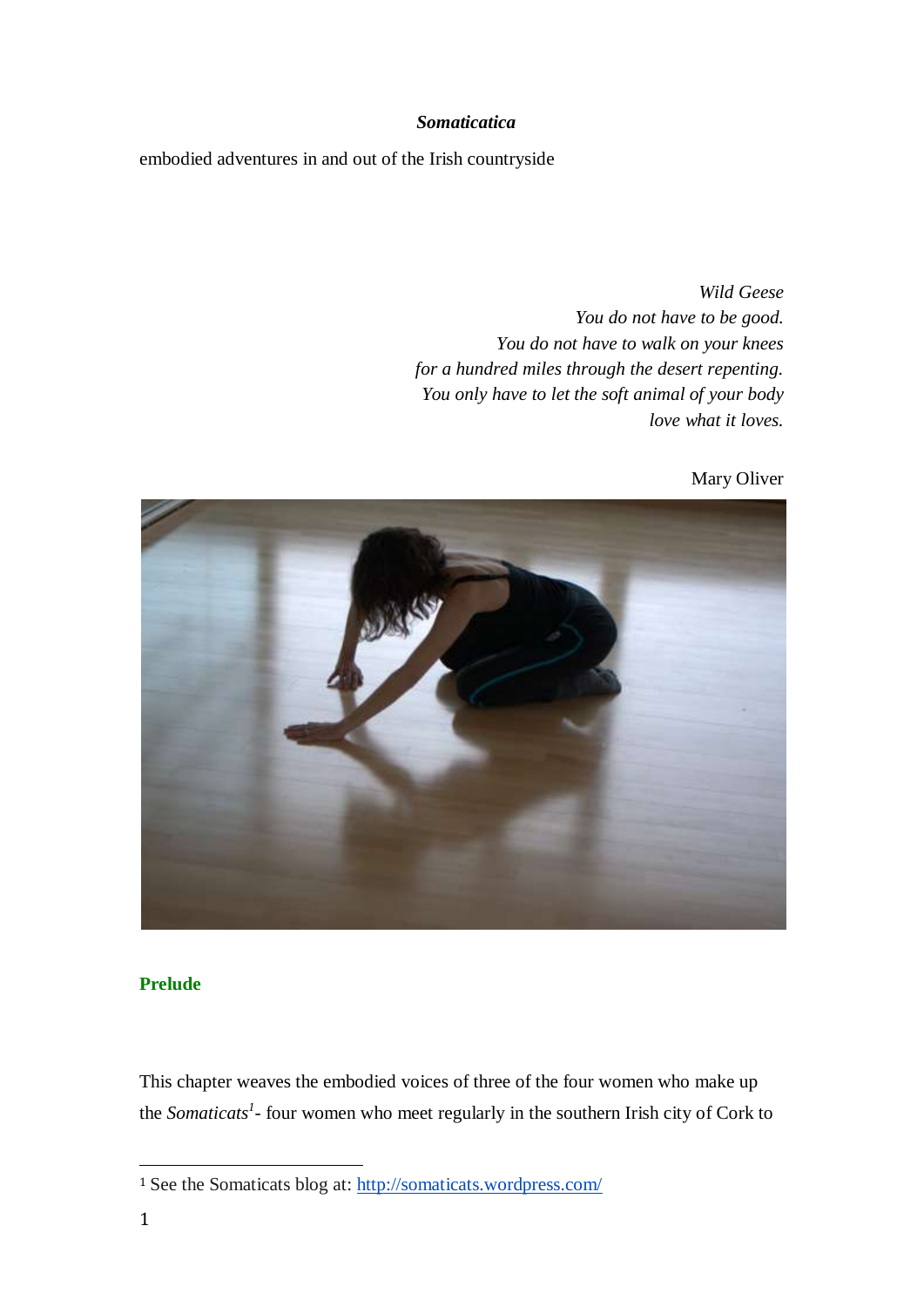muse about our embodiment with no agenda, much playfulness and some Nina Simone. Beginning in the Autumn of 2012 we spent the better part of a year in an open-ended research framework focused on the somatic perceptions underpinning performance practices. For reasons we've now forgotten we started researching the pelvis. We traced its various structures, paying attention to its movements, intensities, histories, songs and voices. We somaticats – Bernadette Cronin, Regina Crowley, Jools Gilson and Roisin O'Gorman – weave our shared somatic practice with the charged Irish context in which we are embodied, with the space and place of our own and historical femininities. We are always haunted by the gorgeous interplay of our listening, resistant bodies and our verbal, voicing, articulate selves. Perhaps not surprisingly, the tapestry we weave here is haunted by a mother-thread that persistently re-emerges in one context and/or embodiment or another. This essay then is a glimpse of a year-long pelvic meditation which marked a commitment to get off our knees and connect with the soft animal body and its loves. Here we offer a fragmented conversational snapshot of the threads of our motivations, explorations and tangents as they interweave with our lives and loves as well as a particular case study where the subtleties of somatic practices merge and emerge through performance. We splice our voices at the paper's start, to meet musically the sense in which we braid our embodiments in the studio.

#### **First Movement**

**Bernadette:** Out of the Somatics and Performance Workshop, University College Cork, organized by Róisín O'Gorman in August 2012, *Somaticats* is born. We resolve to continue to meet throughout the year ahead to foster that sense of a nurturing connection that emerged from the three-day workshop.

**Jools:** I make seedy bars, fruit bettys, figgy coconut balls and fruit cake for a gaggle of dancers from all over Ireland and the UK who come to Cork when the blackberries should have been in season in 2012. We come to listen to the insides of ourselves altogether. I melt peanut butter with honey and vanilla essence, and stir this into a pile of seeds, so that we might grin together over elevenses. And then, we didn't want it to stop.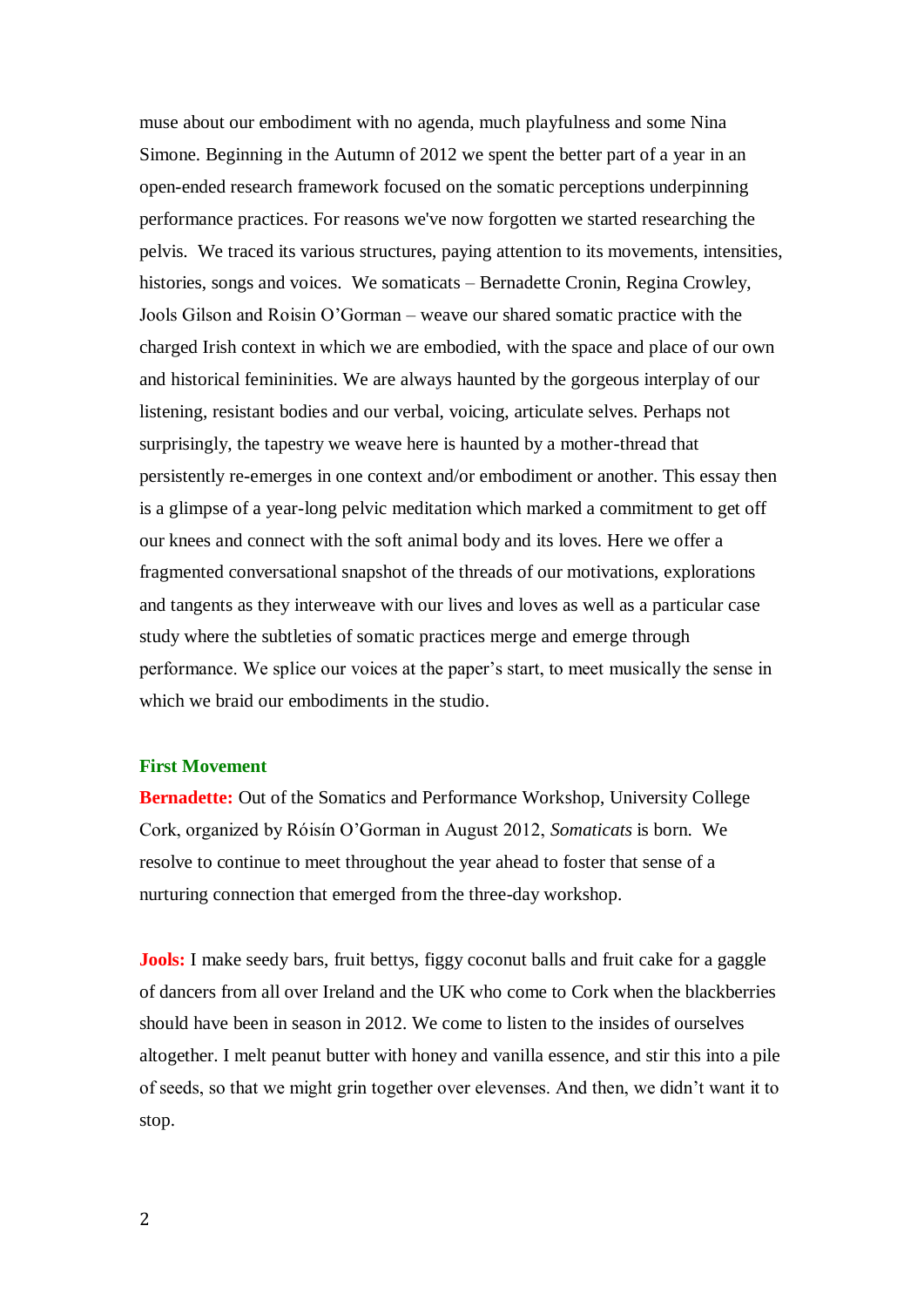**Róisín :** In August 2012 we held a Somatics and Performance workshop at University College Cork attended by 14 practitioners from across somatic fields in the aim of sharing practice, making connections, offering sessions of each other's work and seeing what would happen. After three revitalizing days we thought – 'let's keep a thread going here and see what happens.' And so we become *Somaticats*. The name is intended to be playful and open, yet it marks a space, a cellular alliance across institutional and disciplinary divides. These 'cats' prowl for the possibilities for what somatics can perform, what an embodied approach can 'do' in the particular sociocultural setting, which is Ireland in 2012. At this time of global contraction, they are forging potential openings in a conservative culture, which historically severely limited the available or acceptable range of bodily expressivity. They are on the hunt for a language and vocabulary that moves, for the rooted connectivity that gives succulence to voice, power to ideas and surprises us with its creative force.

**Jools:** Elderflowers: Watching my small daughter playing Camogie (Irish hockey for girls) at the local field, my eyes wander to the small trees and shrubbery that borders the Gaelic Athletics pitch in Ballymacoda, in East Cork, an area people even a few miles west of here call 'real country.' I've spied elderflowers, lots of them. It's late June, and every time I look at elders I get hungry for the cordial I'm longing to tempt from their blooms. And so I nip back to the car for a bag, and sidle towards the unruly hedgerow, between bouts of cheery encouragement to my daughter on the pitch. I begin to break off creamy umbels of elderflowers. Their fragrance crushes on my fingers, as I drop them one by one into the bag. I know half the village are giving me side glances, wondering what I'm doing raiding the greenery whilst there's a match on, but I'm greedy for what I know these tiny pastures of blossoms will give me. I smile, acknowledge the nods of greeting, and carry on filling my bag. My daughter, adopted from Guatemala eight years ago, is a hearty warrior on the camogie field. There she is below me in her helmet and shin guards, tackling tenaciously with her wide wooden hurley (a sort of Irish hockey stick), battling for pleasure between the pale skins and freckled faces of Father O'Neill's Under-9s. I smile at her, and the musky sweet smell of elderflowers engulfs me.

**Bernadette:** Four teachers, practitioners, researchers, mothers, wives, partners, daughters… women, each with a long history of doing, preparing, planning, doing,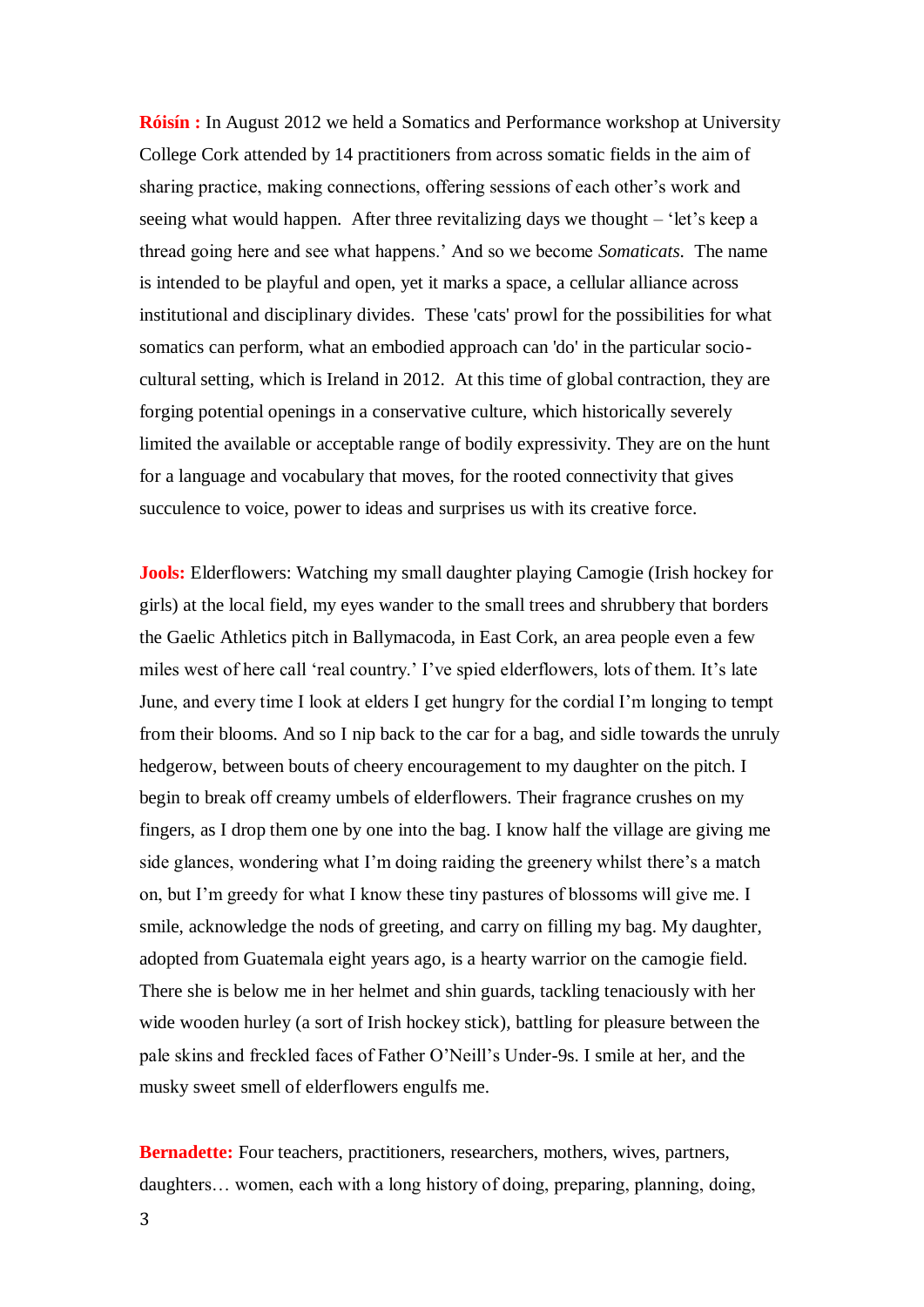structuring, nurturing, doing, come together and consider non-doing as a possibility for discovery. For a time it is almost as though we have to keep giving ourselves permission *not* to do, to resist asking the question, what are we *doing*, to afford ourselves the 'guilty pleasure' of booking a studio space in the middle of a hectic working week to engage in nothing particularly planned, and work from intuition.

**Róisín :** We then begin to gather together, through the winter, through rains and accidents, high temperatures, shifts and separations, growth, forgetting, aging, loss, going on even when we can't go on.

Tea and cake: crucial.

Laughter: as necessary as deodorant.

We share touch and listening, languages of sounds, sighing--breathing--opening, singing together we learn, re-member-if we keep on dancing we'll never ever ever grow old.

**Jools:** As soon as we're home, we go into production. Water is boiled in great pots by the gallon load, and once the boil is rolling, they are lifted carefully onto the floor (for safety), where we slowly stir in a shocking amount of sugar. We watch melting white crystals turn water into syrup. Bowls of picked-over elderflower heads, thirty in each, with the zest and sliced up flesh of two lemons stand on the table. We move them to the floor, and carefully drench their contents with hot syrup. Then we cover them with clean cotton cloths and leave them to steep overnight in the laundry room. They smell divine, and whilst our hands are sticky and the children running wild, we are glad. In our bodies, we're grinning. The next day after work, we retrieve the steeping buckets and bowls, and strain them through muslin, before bottling them. They stand in elegant groups on the kitchen table, and we taste some – best with cold sparkling water, and it is heavenly - like drinking summer.

**Bernadette:** And in spite of myriad obstacles, busy work schedules, impromptu meetings, car accidents on icy roads, sick children and hospitalized parents, distressed au pairs, in short, the vicissitudes of life multiplied by four, we manage somehow to keep it going.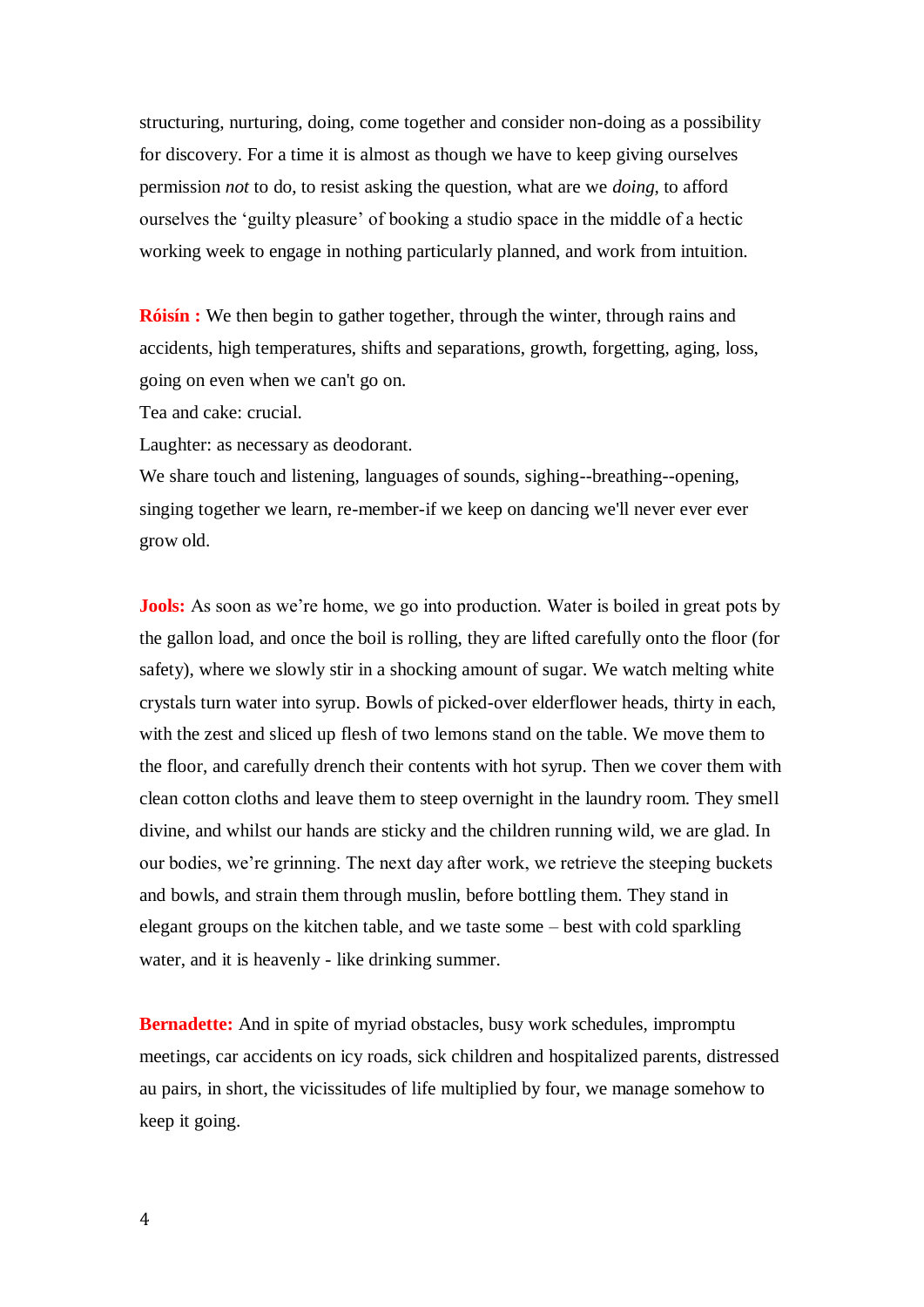**Jools:** When the somaticats come to my house for our summer adventure in July, I greet them with cordial. I give them cordiality, gathered from the ditches of Ireland, spun with sugar and lemons, diluted with bubbly water. They grin, as I have grinned over these elderflowers. And we set about our astonishing feat – to give ourselves time and space to wonder and wander about embodiment. We giggle down the boreen (little Irish lane) in the sunshine. I've packed hard-boiled eggs and salad. We picnic and cat nap and chat ourselves into the Irish sea. We curve and squeal. I am writing this in September beside the same boreen, and hundreds of starlings are up to no good in the trees beside me.





Low tide low theory: What happens as the tide goes out and the gurgling dredge gives up its dead but fecund secrets? What can we sniff out, reach for in the sucking ooze—and why would we want to?

**Bernadette:** What is 'it'? Space to play, to explore, to share elements of the complex of somatic or psychophysical practices that through years of engagement have become part of who we are and how we make work – bodymind centering, tai chi,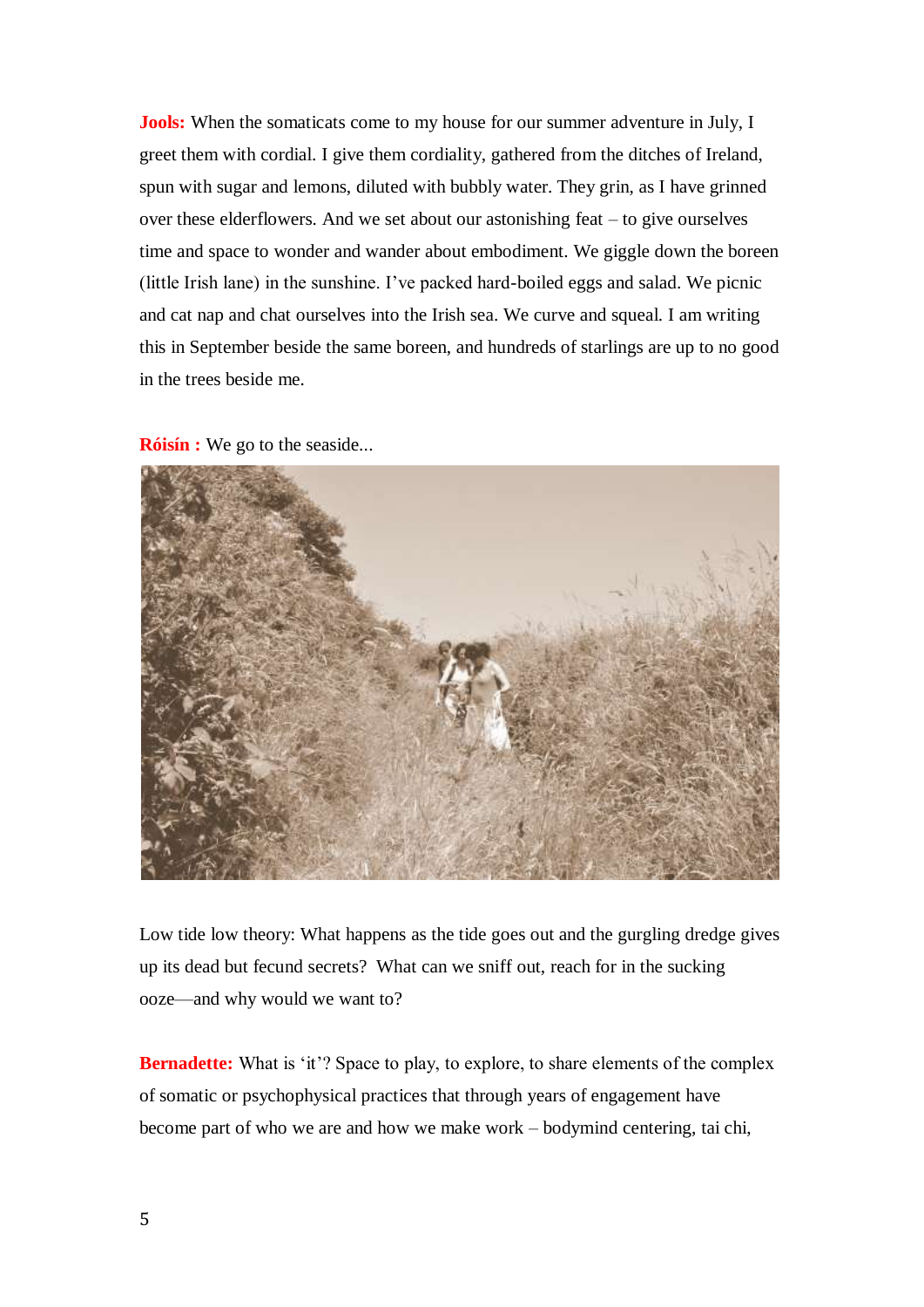Linklater voice work, yoga, Alexander technique, reiki, singing, chanting to sound the chakras... space to just be.

**Róisín :** Other forms of being emerge at low tide. Those in the half wet and half land world. I think I've always liked those edge zones, and much has been written and discussed on the liminal nature of performance as a site. The tidal zone is a betwixt and between zone too, but unlike the liminal threshold which might promise to take us to another level, the only thing the tide promises is to return and ebb again, a circular undulating that results in an ultimate kind of flatness maybe, an oozing out? What of it? We go for a swim...and then the tide also comes in...

**Jools:** Elderflowers matter because they connect my body to this place. The alchemy of making them into cordial enchants me. They matter because they are a cypher for embodiment. Think of the word 'umbel', a term, which means the gathering of tiny flowers to make a greater flower. I long for the taste of this word in my mouth only a little less than I long for cordial on summer days. And this is a story about four women who had been working with performance and somatics for more summers than they can remember. Four women who found each other because one of them made it happen. Another one made cake. A third brought her heart, and the fourth her voice. And after that we brought whatever we had.

**Bernadette:** Four women, breathing, sensing, moving together in time and space, dancing to Nina Simone singing 'Feeling Good' on a dark, damp winter's morning, exploring each other's sacrums on a frosty spring morning, tracing the sacroiliac joint, where the sacrum joins with the large bone of the pelvis known as the ileum, toying with ideas over tea and scones that could lead to a performance project, whilst also knowing that that would not in fact be possible in the short-term, sitting together in a country kitchen consuming sumptuous homemade cake and elderflower cordial, swimming in the sea together on a gloriously sunny day in July, scurrying to get our shoes and bags from the rocks as the tide comes in, and laughing, sharing an old rug with an interesting history on a pebbly beach to picnic in the sun, and laughing, and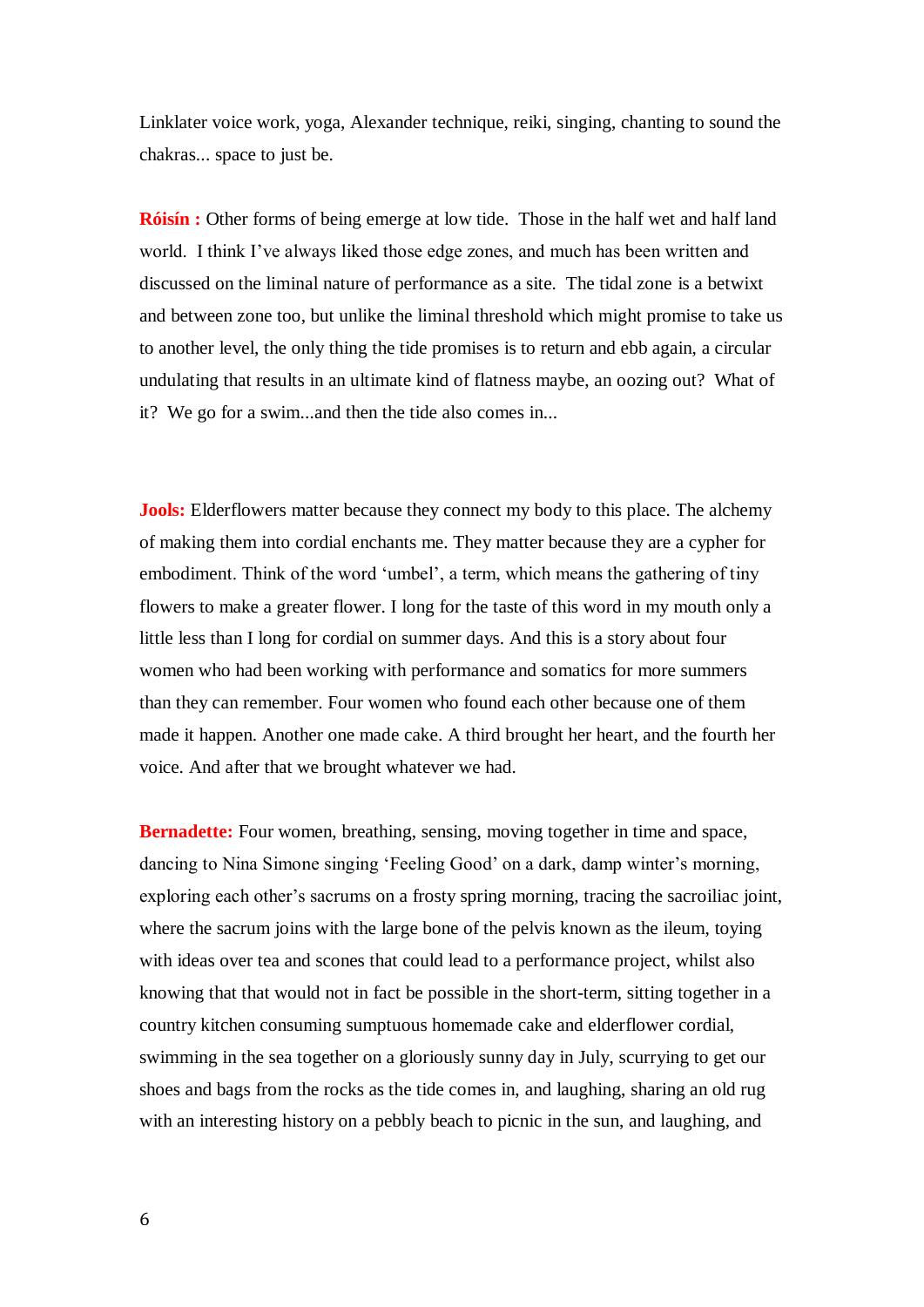bunching up together in a city garden with a spectacular view to take a group-photo, and laughing, and laughing, and occasionally also crying.

**Jools:** We joined curiosities. We tangled and entwined. We were absent through illness, elderly parents, black ice, sick children and very important meetings. We were present though. O, we were present. We stole mornings from weeks that exhausted us. We danced to Nina Simone, shared packed lunches, voyaged about our sacrum, became continents and FELT GLAD. Sometimes there are two or three of us, but we work anyway, with what we have, from where we're at. We work deeply. We move, and are moved. There is movement, and it astounds us.

**Róisín :** We return to the sea--a maybe mother, but I think more of the multitude it offers, the noise, the relentless horizon. This sounding, breathing, --what--creature, creaturely energy-- not exactly formless yet not exactly formed--offers another beginning, a quiet space, solitude, dropping in and away...

### **Second Movement**

**Bernadette:** One might ask, so what? And the answer, I find, is that through duration in time and a sharing in precious snatched hours of these bodymind-centered activities, through the mindful<sup>2</sup> decision to persist in spite of so many obstacles and 'reasons' not to persist, a heart connection has been established: 'heart Hebrew *leba,* centre of courage, intelligence, feeling – the breast, the mind, pith, marrow, centre, or best part of anything' (Tuffnell and Crickmay, p.254). This together with an awareness arising out of the somatic or psychophysical practices that free us from a dualistic thinking that separates the body from the mind, and learning to give ourselves permission to trust our intuition, make, in my experience, for a rich seedbed for creative collaboration.

l

<sup>2</sup> On page 4, Jon Kabat-Zinn (1994) teaches us about mindfulness meditation for everyday life, how it "wakes us up to the fact that our lives unfold only in moments" and that "if we are not fully present for many of those moments, we may not only miss what is most valuable in our lives but also fail to realize the richness and the depth of our possibilities for growth and transformation".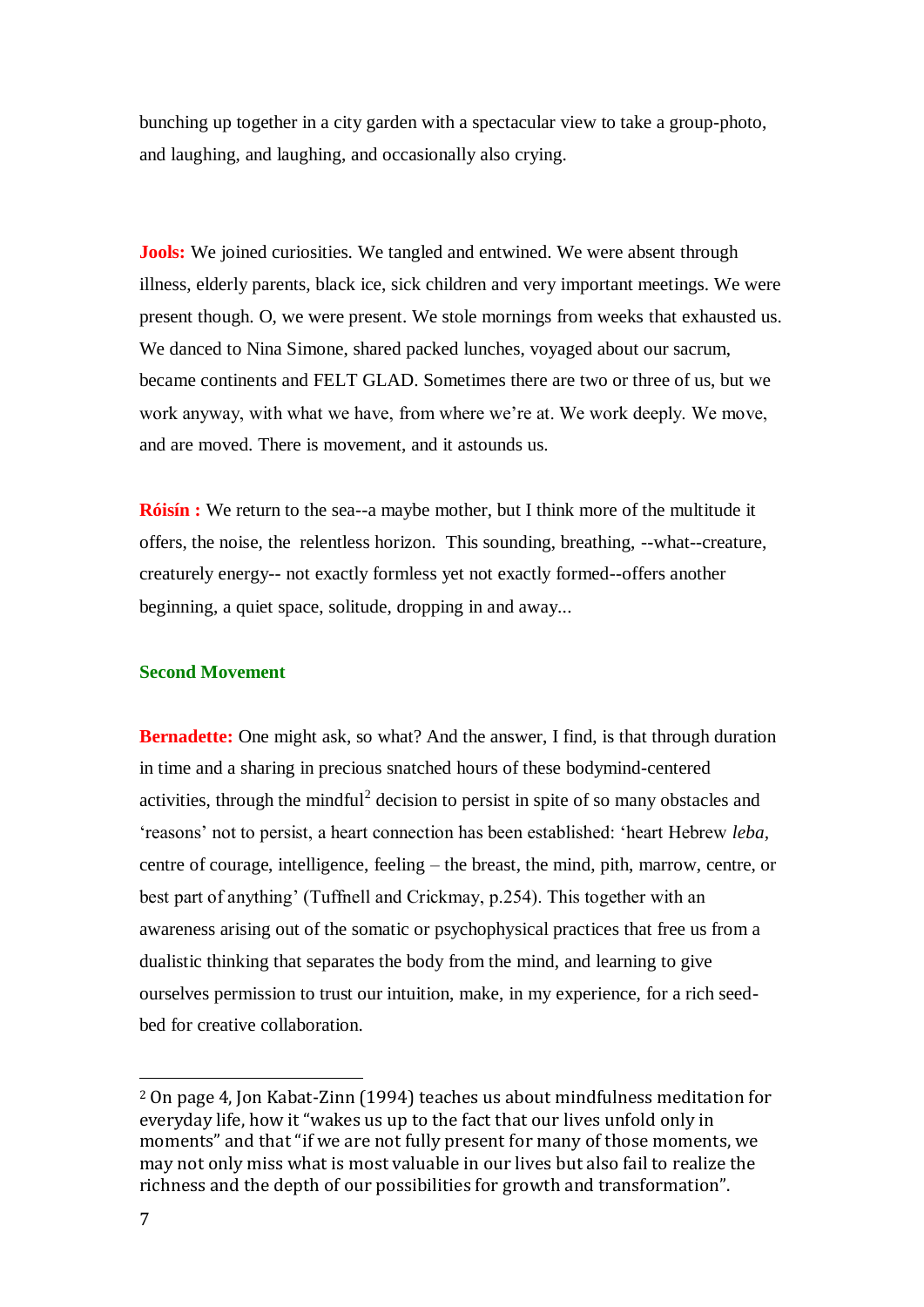**Róisín :** We work slowly, finding the gentle body. I write after an early session: "Today we mapped and traced and danced the pelvic joints and wondered at the poetry in motion and the mystery of twists suspending us in and with gravity. Tonight I sit and find two poems from Mary Oliver that remind me about what it means to take time, to say no to some things which might also be as necessary as finding how the ilium can really roll around the head of the femur, how the acetabulum (which means small cup), can hold and move at the same time, like the call out on the moving line of geese throbbing through the winter, somehow finding their way again and again."<sup>3</sup>

**Jools:** Writing, like the playful labour of somaticatting, happens best if it's wrought from the lived memory and presence of flesh. Writers who are able to capture our embodied struggles and pleasures are the ones who move us most. And so *being moved*, that understated description of powerful emotional moment, can come from writing, but only insomuch as it captures the sweat and ache of living, moving bodies. (I'm talking about writing in books here - novels or poetry). *Being moved* is always connected to moving, even and perhaps often, in stillness. Somaticatical writing is writing that brings us to our bodies, provocations found in print that leads us astray or keeps us close, but always moves us. But it is also writing that comes from our body wondering, captured by loosely held and swiftly moving pencils.

[http://www.youtube.com/user/NoMoreShameIrelandS](http://www.youtube.com/user/NoMoreShameIreland)ee also: <https://www.facebook.com/pages/No-More-Shame/394506053931205>

 $\overline{a}$ 

<sup>3</sup> The open secret of the approximately 12 women who each day travel outside of Ireland for abortion also somehow find their way again and again. There is no space in this essay to elaborate on the "12 A Day Project" which I directed in February 2013 which created a performance from testimonial accounts of women's journey's from Ireland to the UK for abortion. However, I must acknowledge it as another rhizome of the pelvic projects of 2013, where the somatic explorations grounded me through the politically and emotionally fraught terrain of this work. This project aimed to give voice to the direct experience of the abortion journey faced by women, their partners and families in Ireland and to open a space to witness the complexity of their choices rather than to rehearse the painful shaming and reductionist politics of the abortion debate. The impetus for the theatre project happened alongside a video based project which has since been launched on Youtube, see: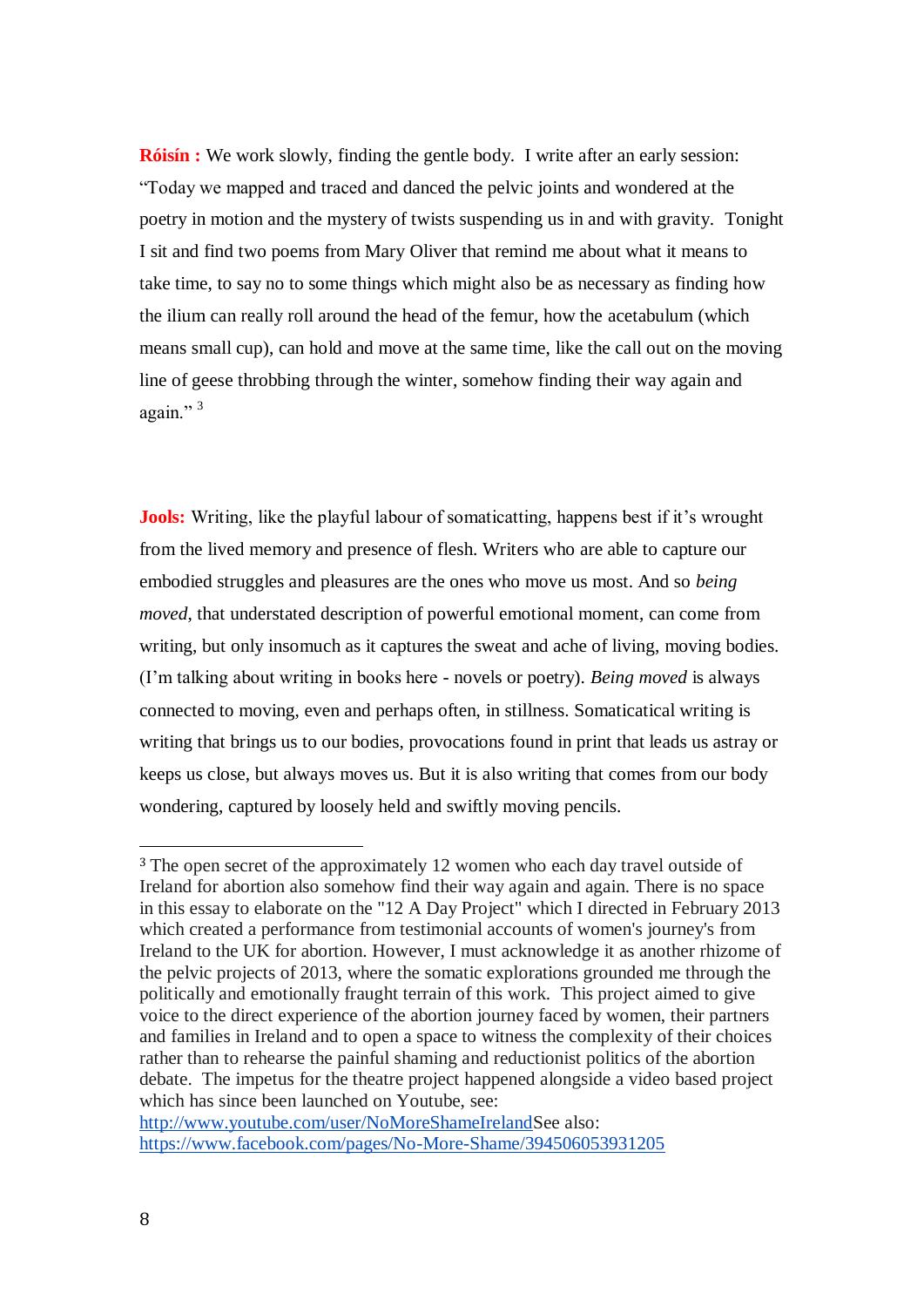

**Bernadette:** Our collective intuition takes us for some reason quite often to the sacrum as our site of inquiry. *Os sacrum* from the Latin means holy or sacred bone, so-called, anecdotally, because it was the part of an animal offered in sacrifice, being the seat of the organs of procreation, or because the soul resides there. Other translations of *sacrum* from the Latin include: holy thing, sacred vessel, shrine, keystone, offering, victim, rite (Collins Latin Dictionary & Grammar). And in the plural, *sacra* can mean mysteries, secrets, or poems (sacred to the muse). The holy or sacred connotation persists in other modern languages, for example 'osso sacro' in Italian or 'heiligbeen' in Dutch. In the chakra system - the seven main energy centres that control the flow of energy to a living being - the first, root or base chakra is located at the sacrum, and here in this lowest energy centre, the kundalini or cosmic energy lies sleeping coiled like a serpent. No wonder the holy, sacred, secret, mysterious connections persist…

**Róisín :** Saucing singing sacra . . . pelvic pluralities. Weeks later, we find, we are still lingering in the pelvis, the lure of the sacrum and her cohort of singing bones is too strong. We weave together the vocal and physical playfulness of our various experiences.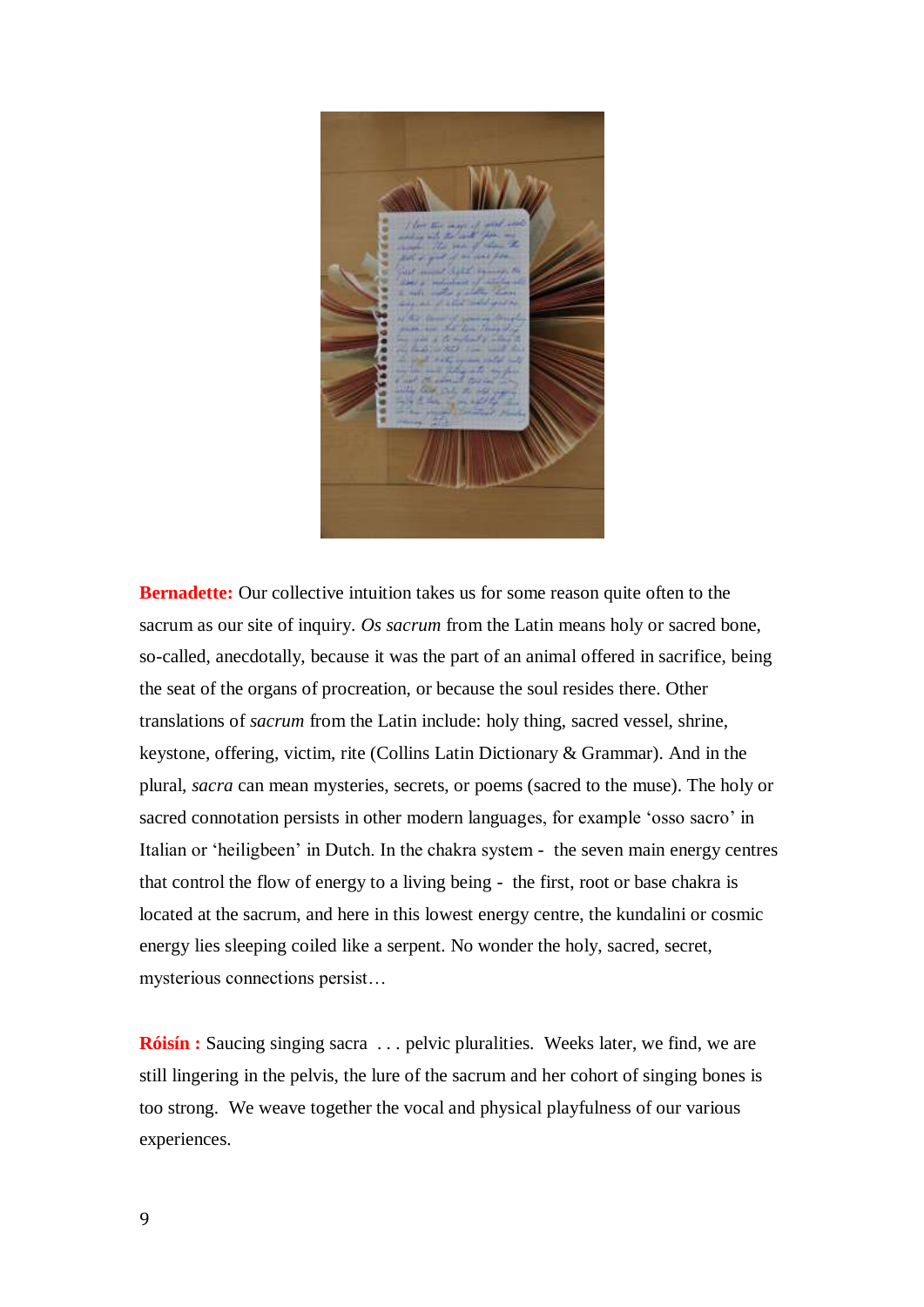**Jools:** Here there are sacrums that grow great roots, dark pools within hips, cellular support the size of yoga balls. Print to corpuscle to pencil, and back again. We write out of embodied experience, as many do. But we do it better if I have drugged the cats with cordial first. I'm telling stories. Believe me.

**Bernadette:** Given that we allow ourselves to work intuitively, it seems appropriate that we are drawn to the sacrum again and again. A junction between upper and lower body, it is at the top of the body when we drop down through the spine and let the head off the hook of that particular responsibility. Jerzy Grotowski used the word 'croix' in referring in French to the sacrum, not the official term 'sacrum'. In German the sacrum is 'Kreuzbein', cross-bone, a sacred crossroads between the upper and the lower body,

**Róisín :** OED online: SACRUM Pronunciation: /ˈseɪkrəm/ Forms: Pl. sacrums, sacra. Etymology: Subst. use of neuter singular of Latin *sacer* sacred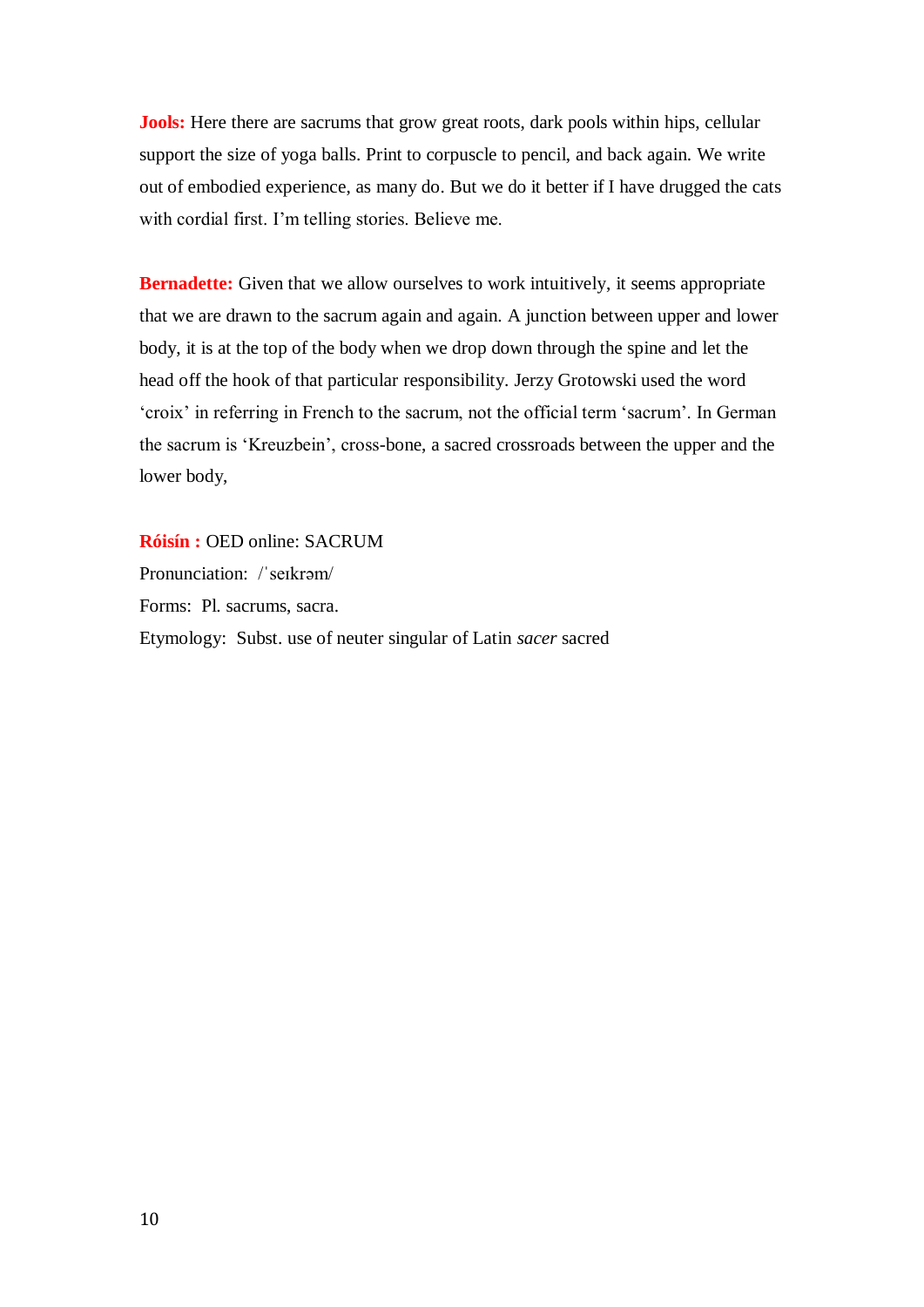A composite, symmetrical, triangular bone which articulates laterally with the ilia, forming the dorsal wall of the pelvis and resulting from the ankylosis of two or more vertebræ between the lumbar and coccygeal regions of the spinal column.

We find sacral fans and eagle flight.<sup>4</sup>



**Bernadette:** A few days after a *Somaticats* session where we explored the sacrum I write the following in a poetry workshop led by poet Matthew Sweeney:

*Sacrum-Making*

*After working with the Sacrum for an Hour and a half we Scatter to find objects to Assemble something:*

*A blue umbrella,*

 $\overline{a}$ 

<sup>4</sup> Following Eric Franklin's *Dynamic Alignment Through Imagery* (1996) 4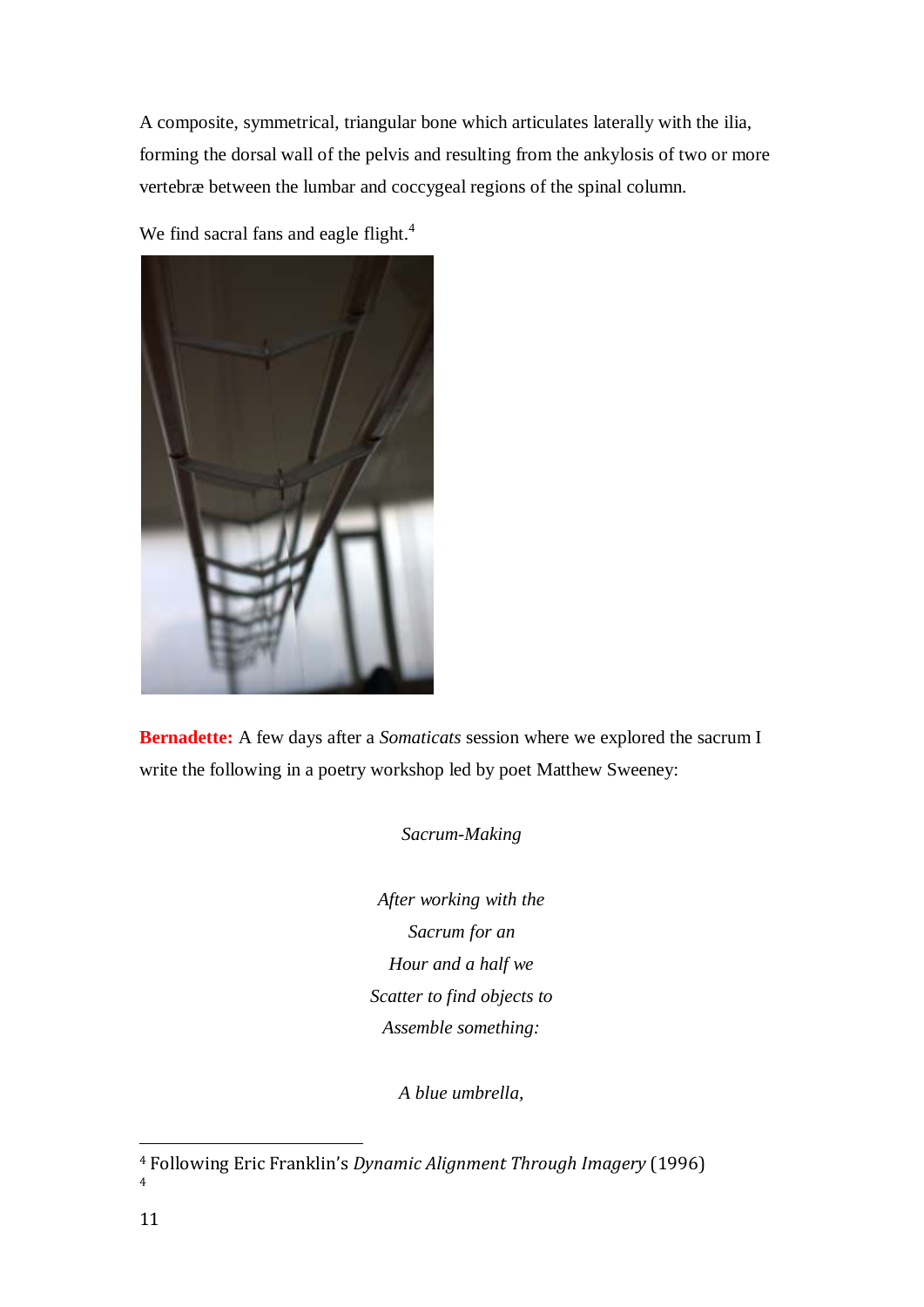*A spineless collected works of Shakespeare, standing upright, fanned out like a daisy, a rear bicycle light flashing, a front bicycle light not flashing, a broken vase, a brown velvet cap, a sequined top, a biscuit pierced by two lollipops, a glass shard, a shiny black boot, a silver cycle helmet its straps spread-eagled on the floor, some crumbs;*

> *After panning and zooming To place our objects, we lie belly down and gaze at what the sacrum moved us to make.*

**Róisín :** We add Linklater pelvic dances, saucy stirring and butterfly patterns. From the floor with peel and tip and let our voices drop out from our floors through the mouth. We add some Roy Hart puppy panting and then finally, forming a head-belly laughing chain: release, release, release, together, release. Write--we must write ourselves...

"With even more violence than fiction, theatre, which is built according to the dictates of male fantasy, repeats and intensifies the horror of the murder scene which is at the origin of all cultural productions. It is always necessary for a woman to die in order for the play to begin. Only when she has disappeared can the curtain go up; she is relegated to repression, to the grave, the asylum, oblivion and silence. When she does make an appearance, she is doomed, ostracized or in a waiting-room. She is loved only when absent or abused, a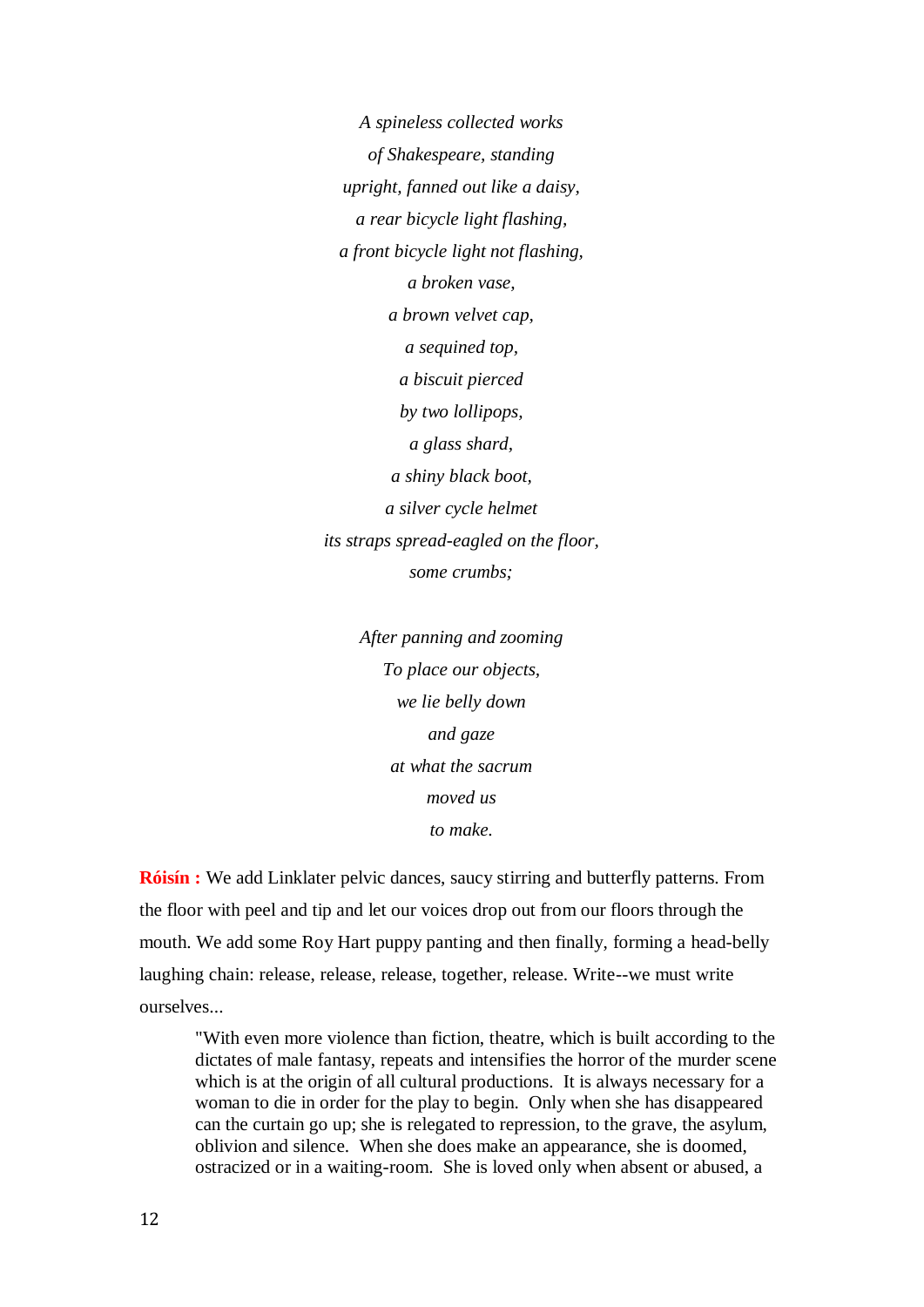phantom or a fascinating abyss. Outside and also beside herself. " (Cixous, 1984 :546)

**Bernadette:** Guy Claxton (1999) identifies intuition as "a kind of knowing which is essentially indirect, sideways, allusive and symbolic; which hints and evokes, touches and moves, in ways that resist explication. And it is accessed not through earnest manipulation of abstraction, but through leisurely contemplation of the particular".

**Jools:** And there is another thing. It isn't writing, but it is to do with what the *writing into* somaticats and *writing out of* somaticats, and that is the voice that leads an exercise, if there is one. And what that voice has to do with how we meet the invitation to explore internal worlds. Regina teaches Kristin Linklater's voice practice, and she does so by conjuring caverns and depths, pools and waterfalls within our pelvis. (If we searched this internal woodland, I'm sure we'd find elderflowers). Just as the body is moved by poetry outside itself, so we are led by a poetic language rehearsed through training, but improvised in the moment to an internal architecture, and it is this poetic language that makes possible all manner of openings and releases, as we re-imagine what embodiment could be. Our bodies become enchanted spaces of possibility, where we play with possibility through the invitation of voiced suggestion. And we like it. Us somaticats. We do.

**Róisín :** Sometimes we talk about Ireland. The Celtic Tiger has departed. We talk of laundries where women were sent and their babies taken away, of endemic abuse, of convents and hope and emigration, of the way the push of these bodies shapes the silences in the relentless chatter and detail of cups of tea and children's clothes and birthdays and funerals and all of that while the abortion debate in Ireland and the lack of action by successive governments and their citizenry in the twenty years since the so-called X-case<sup>5</sup> ramps up again.

l

<sup>5</sup> The "X Case" refers to a pivotal moment in Irish abortion law in 1992 when the Supreme Court ruled that the threat to a woman's life (not health) meant she could terminate her pregnancy. The case appealed a High court injunction granted to the Attorney General to prevent a 14-year-old rape victim from travelling to the UK to have an abortion. Although the X Case ruling technically made abortion legal in Ireland when the mother's life was at risk, including the risk of suicide, it was July 2013 before the Irish government finally passed legislation (called the "Protection of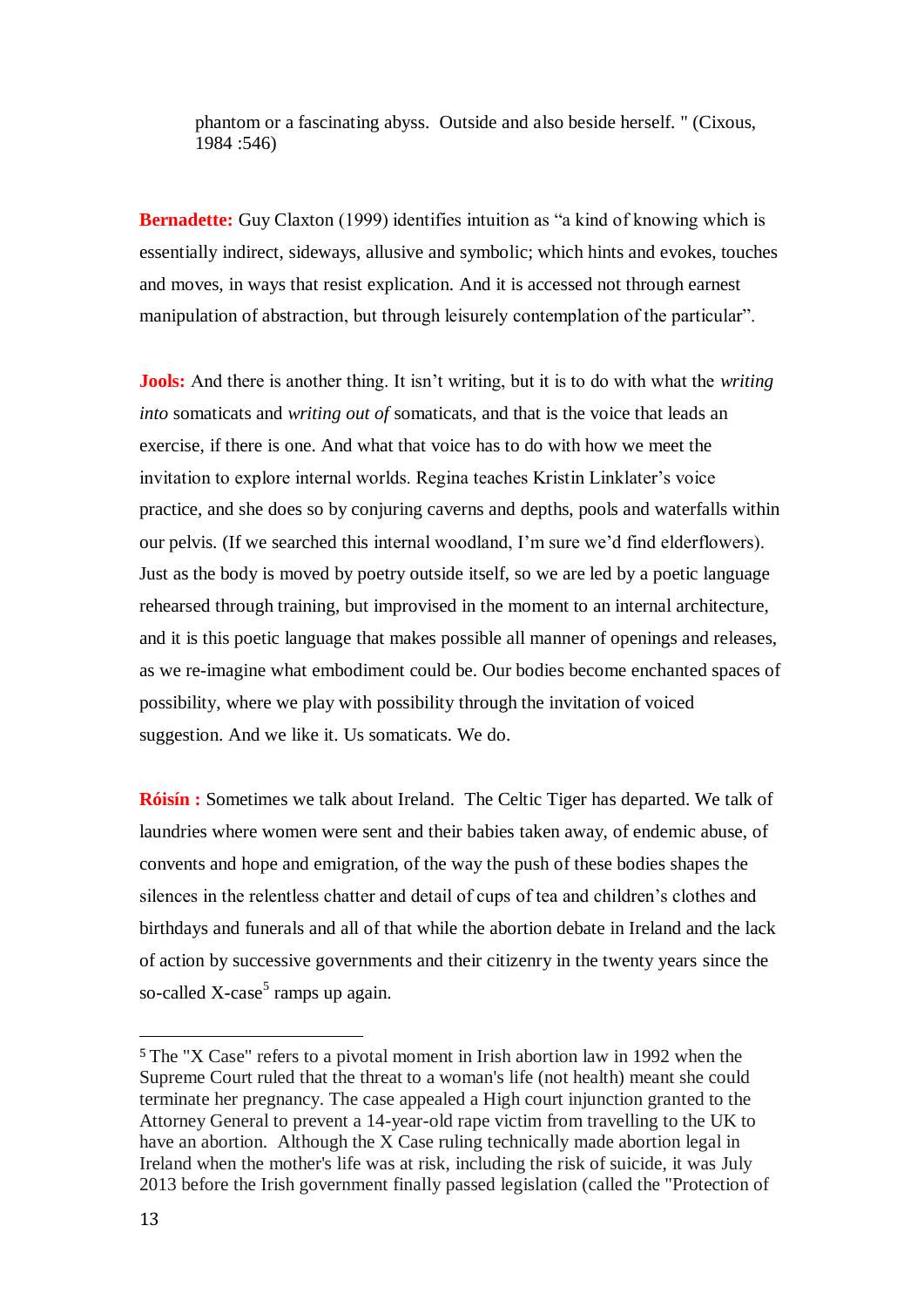**Jools:** I'm the blow-in of 17 years, out in the countryside stirring blackberries. This Ireland buffets me between enchantment and its underbelly.

**Róisín :** I could tell you now of the anti-abortion posters on the street where I live, that deface and defame the city I now call home, but I don't want to repeat any more of their nonsense and propaganda. I just want the simple sovereignty of dignity, of choice and voice, the right to decide what happens to my body. We voice these ideas as we share time and tea. We move and sound to shed the impact, the shapes that silenced bodies, ours and our ancestors, there are patterns that need expression, lineages that need some dusting off and re-animating, but we work quietly, gently...

**Bernadette:** I find this *Somaticats* club, or coven, or pack has become a sort of rhizome, a subterranean stem that builds up and stores important nutrients. I like rhizomes, like ginger and turmeric, they are warming and healing, have numerous medicinal properties. A yoga teacher told me recently that his Indian grandmother used to make a milky drink with turmeric and honey every day to keep the doctor away, in fact, on principle she never went to a doctor, but used turmeric in all different kinds of blends and pastes to heal her body on the outside and the inside. A rhizome sends out new shoots from its nodes, and if it is separated into different pieces, each piece can individually give rise to new plants. We somaticats decided that it would not be possible to plan a *Somaticats* performance project in the short term. A project I was involved in last April, as part of another collective, involved a series of site-specific performances of Beckett's *Footfalls* and I would like to reflect here on this process, contextualizing within the work we had been doing in

<u>.</u>

Life during Pregnancy Act") that legalizes abortion under very limited circumstances. This bill was passed in part as a result of the international attention following the death of Savita Halappanavar (who was refused a termination that may have saved her life) and the result of the European Court of Human Rights case--*ABC v Ireland*which ruled that Ireland had breached Human Rights Conventions in its sustained ambiguity around the right to an abortion in Ireland. See [http://www.ifpa.ie/Hot-](http://www.ifpa.ie/Hot-Topics/Abortion/ABC-v-Ireland)[Topics/Abortion/ABC-v-Ireland](http://www.ifpa.ie/Hot-Topics/Abortion/ABC-v-Ireland)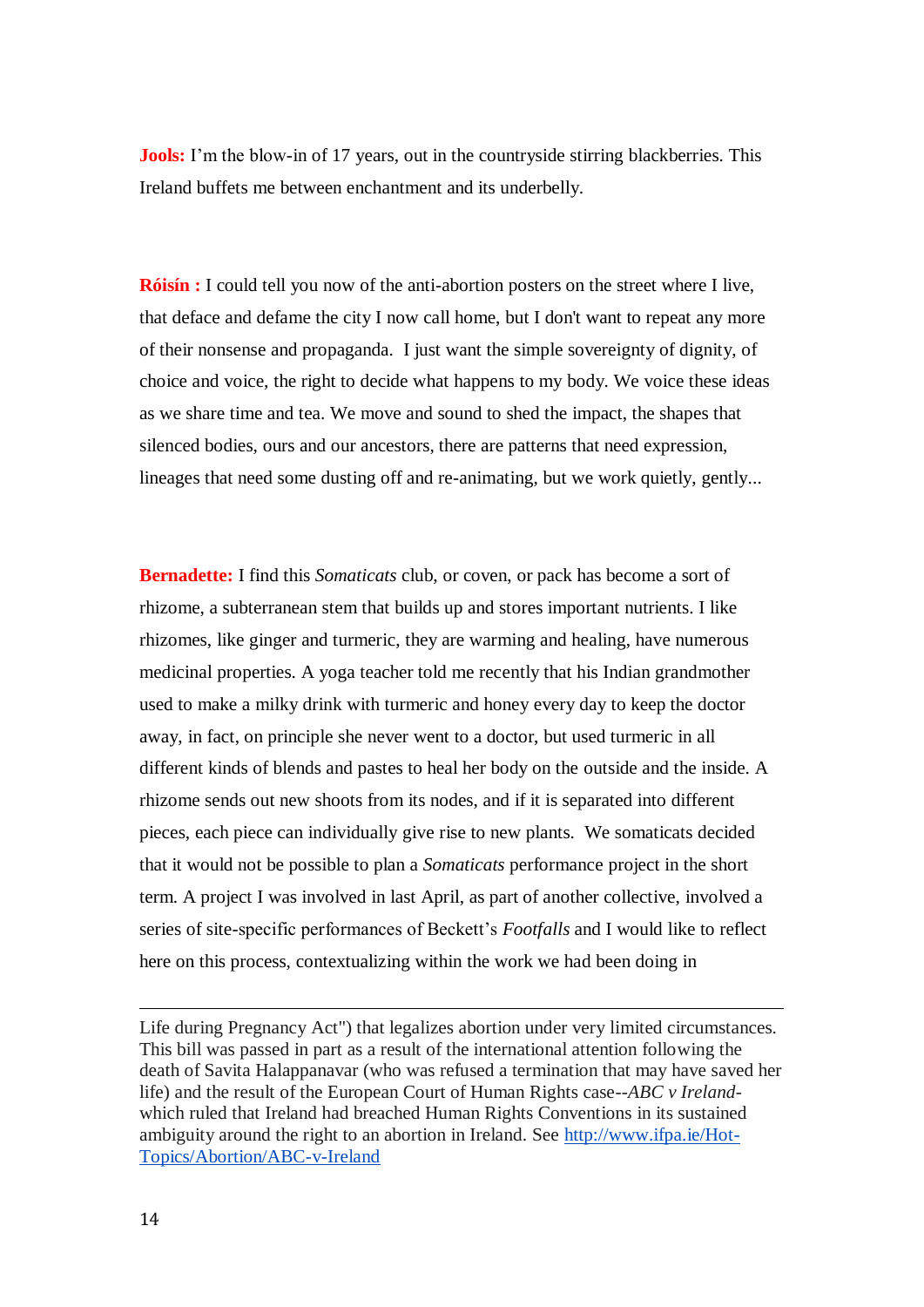*Somaticats*, and the theme of attending to movement in the context of the psychophysical practices I have been engaging with over many years. I would like also to consider it in the light of a piece of the rhizome that broke away giving rise to a new plant.

### **Third Movement**

#### **Bernadette's case study**

#### Attending to the *Footfalls*

M: Mother. [*Pause, no louder*.] Mother

V: Yes, May.

M: Were you asleep?

V: Deep asleep. [*Pause.*] I heard you in my deep sleep. [*Pause.*] There is no sleep so deep I would not hear you there.

(from *Footfalls*, by Samuel Beckett)

My 85-year-old mother has recently been ill, a heart problem. Somehow life has ordained that of her six offspring I am the one who spends most time with her in this late phase of her life – a precious gift, at times a strain. Sometimes my shoulders are full of tension, my diaphragm is constricted, and my sacrum aches. As my feet hurry to and from hospitals I find myself leaning forward, efforting, hollowing my upper body – an old defense mechanism – trapping my worries in that hollow of my heart centre and my solar plexus, being absent from many moments. In *Philosophy of Hatha Yoga* (p. 13) Swami Veda Bharati writes, "when a person actually places his body in a certain position, what he is doing is making the mind experience that position […] the mind experiences that shape in thought". Bharati is referring to hatha yoga positions and training the mind through the body in a beneficial way, but equally we can apply this to training the mind through the body in positions that are not beneficial, habitual positions that keep us trapped in thought/behavioural patterns. Or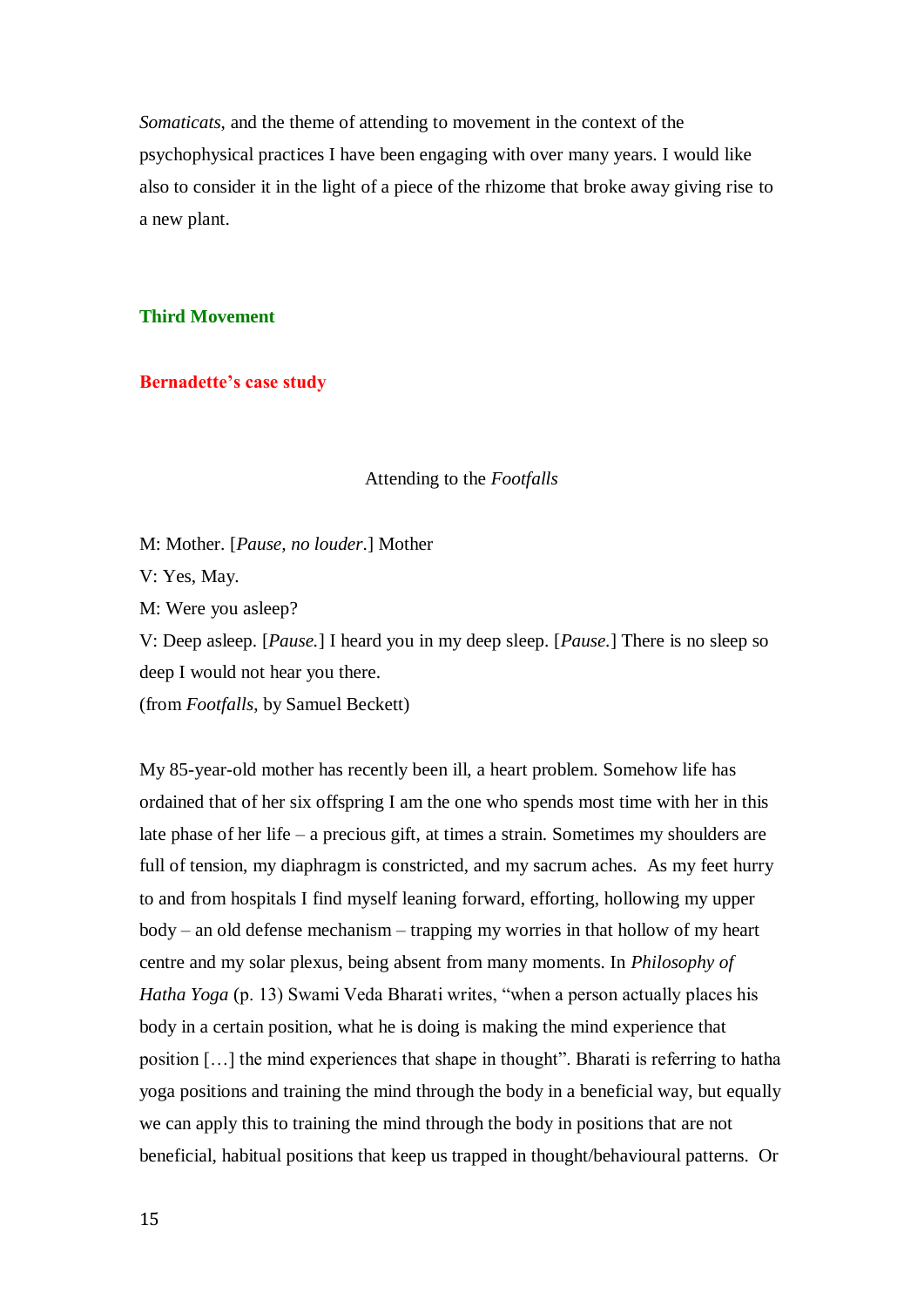as Abbot John Daido Loori expresses it, "how you posture your body creates a state of consciousness".

And somewhere between choice and ordinance, in the midst of this phase of worry and deep connection with my mother, I find myself performing *Footfalls* – in an attic room of the deserted upper floors of a pub called Mr Bradley's on Barrack Street in Cork city. When clearing the room, we find a walking stick and a wooden cross with the name of the elderly woman engraved on it who had lived in the house until her death. Presumably, the cross had stood on her grave until the headstone was erected. She was also a mother. Across the hallway in the other attic room of this building the actress playing 'V', whom I address as 'Mother', sits at her microphone surrounded by a dusty jumble of the residue of family life, toys, blankets, crockery, posters of football teams, rugs, hairbrushes… Mairin is also a mother. I too am a mother. I pushed through my mother's sacro-illiac complex to come into the world and my daughters pushed through mine. The birth of my first daughter takes two days: my sacro-illiac joints cannot seem to give way; perhaps I am holding something in my holy bone that I do not know how to release. I wonder does my baby girl sense that her mother's sacro-illiac complex resists shifting to let her out. Does she feel trapped? I know she's a girl because the midwife tells me my baby's so strong she must be a girl. I accept inducement and an epidural to help me give birth. Sometimes now, many years later, my sacrum still aches, especially when I don't attend to my learned habit of leaning forward, when I don't remember to re-pattern, allow my spine to straighten and become erect, the muscles in my shoulders relax, my shoulder blades drop, my sternum rest gently in the vertical, rather than tilt down and inwards compressing my diaphragm, when I don't let my skeleton do the walking, from my centre. When I don't remember…to let go.

Samuel Beckett was recorded as having said there was only one theme in his life: "To and fro in shadow, from outer shadow to inner shadow. To and fro between unattainable self and unattainable non-self" (Knowlson (1997), p. 631). Beckett explores his theme in the inexorable pacing to and fro in shadow of May / Amy in *Footfalls*. May obsessively paces to and fro on her strip of floor revolving some indeterminate "it all" in her "poor mind", "it all […] it all". We learn from Freud that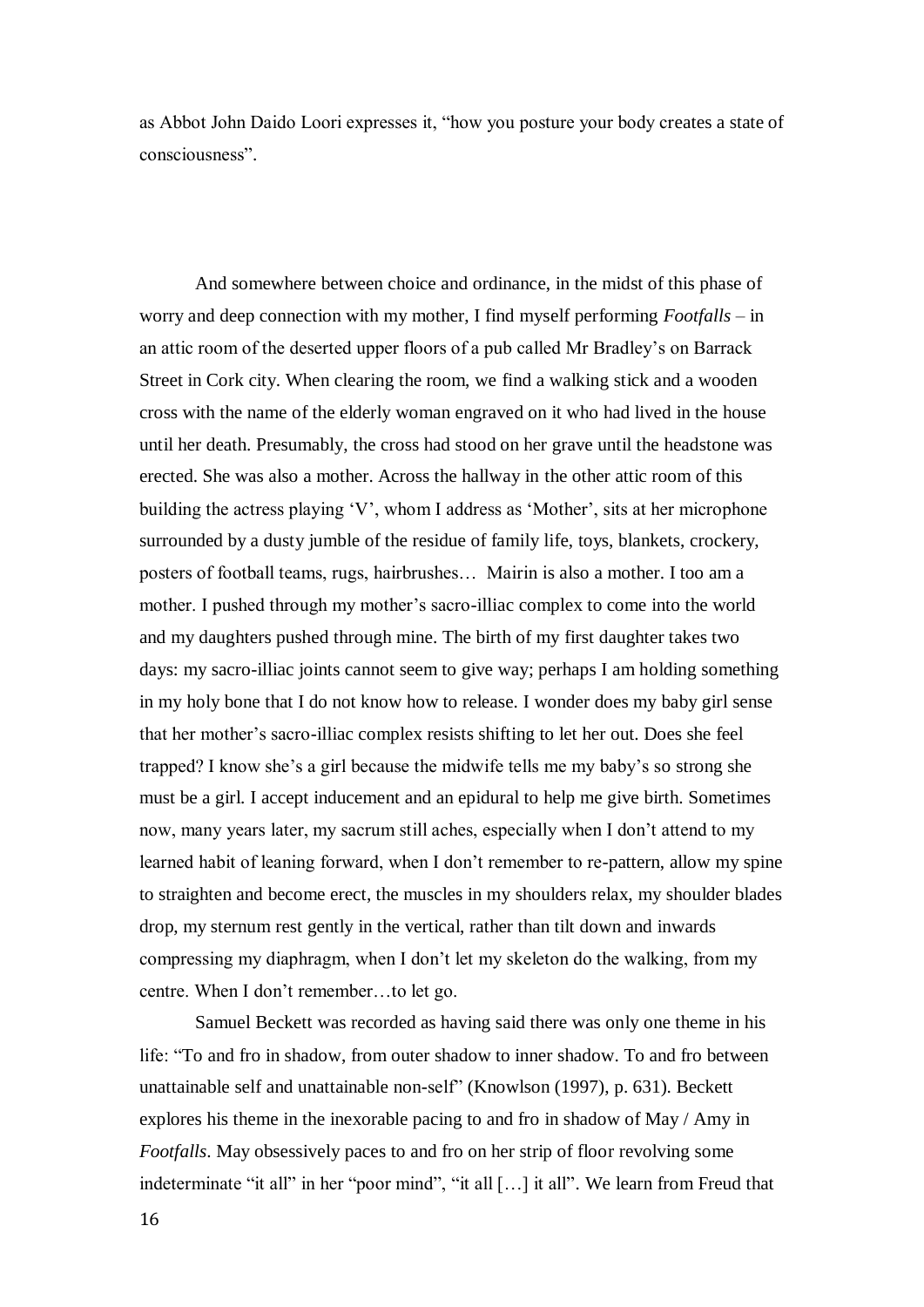we address repetition to what we cannot comprehend – the repetition compulsion. For Beckett the most important element of the piece is the movement, the walk: "if it is full of repetitions, then it is because of these life-long stretches of walking. The walk is the centre of the play, everything else is secondary" (Ibid, p. 628). He apparently spent much time in rehearsal with Billie Whitelaw for the first production getting May's posture "exactly right": "a stooping, twisted figure, her hands clutching her upper arms across her body. As the lights fade from section to section, so the figure stoops lower and lower" (Ibid, p. 628). For Beckett the trauma externalized in May's stooping, twisted figure went back to his experience of being in utero, as Martin Esslin tells us: (Knowlson, J., E., 2007, p. 151)

"Sam told me that he remembers being in his mother's womb at a dinner party, where, under the table, he could remember the voices talking. And when I asked him once, 'What motivates you to write?' he said. 'The only obligation I feel is towards that enclosed poor embryo […] That is the most terrible situation you can imagine, because you know you're in distress but you don't know that there is anything outside this distress or any possibility of getting out of that distress'"

Esslin observes that we find confirmed over and over again in Beckett's work what he calls Beckett's "mystical obligation towards that poor, suffering, enclosed being that doesn't know there is a way out". "[H]e had this terrific imagination or dream or reality of this memory of being enclosed. And that self is self-enclosed. You can't really get to the others."

May's inexorable pacing is not just a reflection of the psychologically disturbed young women Beckett had encountered in his life, such as Lucia Joyce, or of himself and his "complex and highly emotional relationship" with his mother, whom he had nursed before she died and who was called May, but rather it assumes mythic status "harking back to Ixion on his wheel, Tantalus tortured by hunger and thirst, or Sisyphus pushing his stone forever uphill" (Knowlson,1997, p. 616). As Julie Salverson (1996, p. 182) writes, "personal narratives of crisis are never merely personal".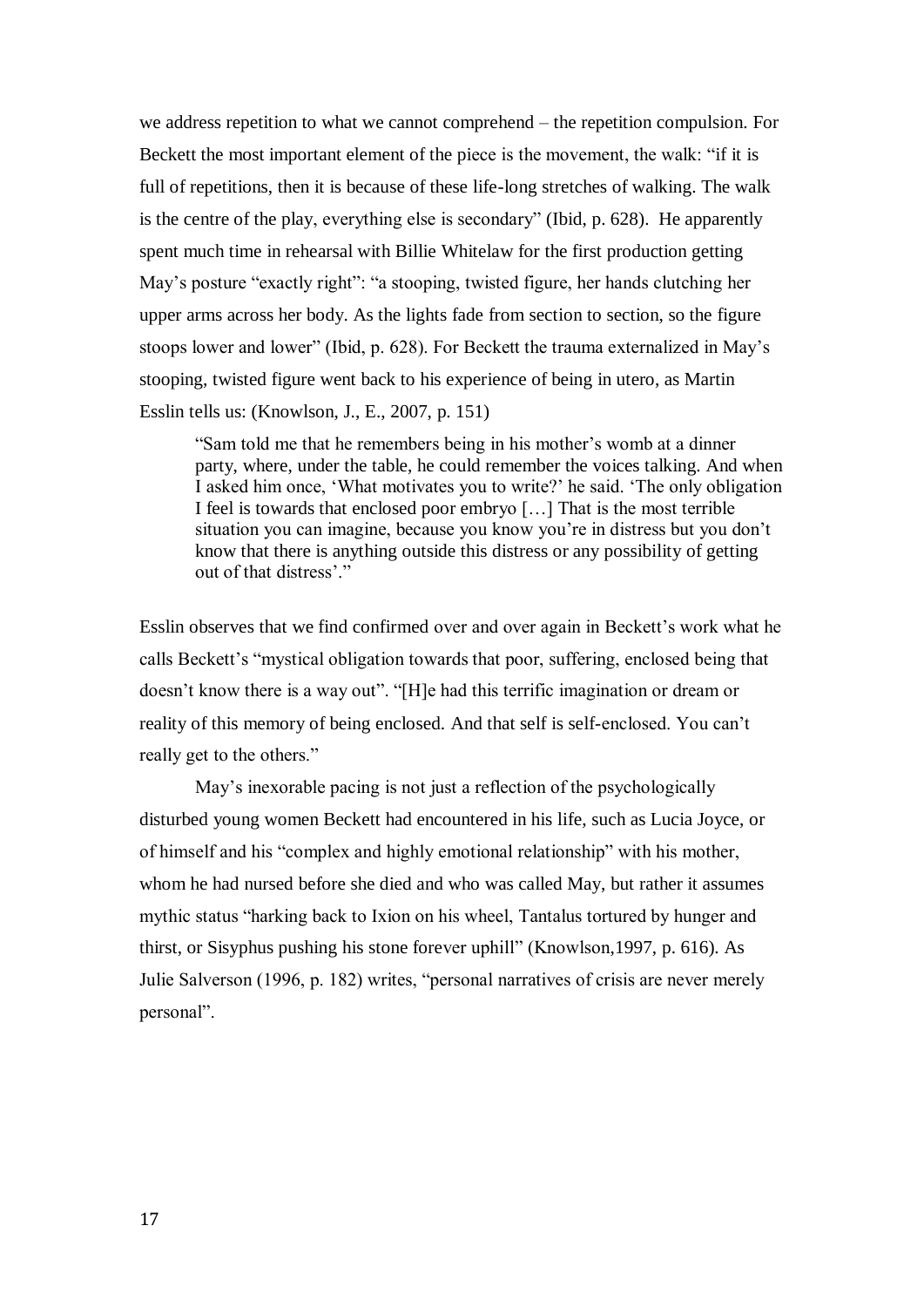



*Pacing*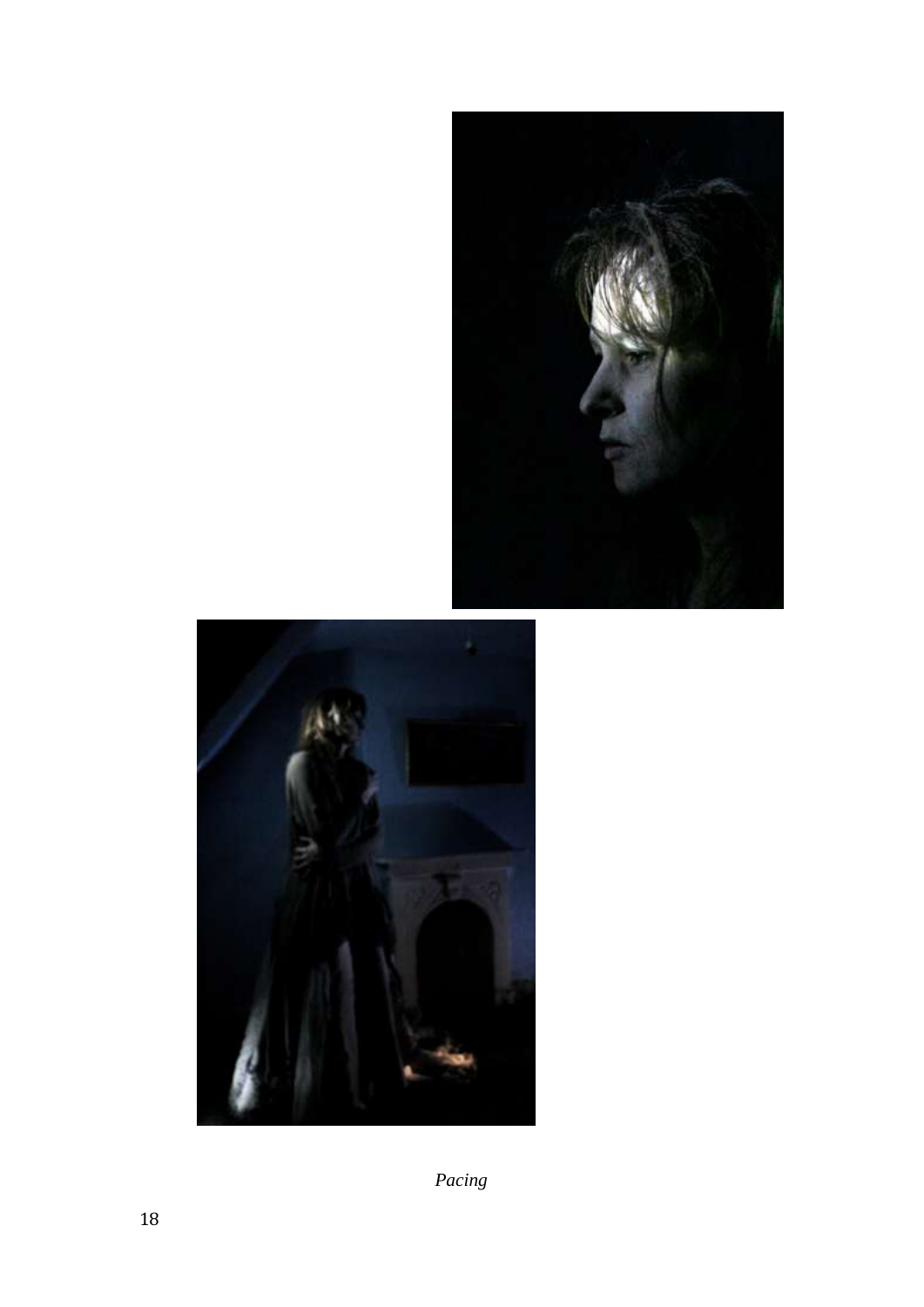In the stage directions to *Footfalls* May (M) is seen pacing towards the left of the performing area as the lights fade up on the strip. The pattern for the figure's pacing is as follows:

*Pacing: starting with right foot (r), from right (R) to left (L), with left foot (l) from L to R.*

*Turn: rightabout at L, leftabout at R. Steps: clearly audible rhythmic tread.*

For my first production of *Footfalls* I was directed by Phillip Zarrilli as part of "The Beckett Project in Ireland" at the Granary Theatre, Cork, in 2004. I had trained in Zarrilli's pre-performative actor training method, which encompasses a combination of the Indian marital art form kalarippayattu, taiqiquan, and yoga. Of his training method Zarrilli writes the following (p. 63):

"The practice of yoga, kalarippayattu, and taiqiquan is one means by which the primary empirical, material elements of the psychophysical actor's art are discovered and then attuned. The psychophysical exercises begin with the body and move both inward toward subtle realms of experience and feeling, and outward to meet the environment. They are a form of empirical as well as (meta)physical (re)search. This (re)search is not undertaken by the side of our brain which engages propositional, analytical thought, but by the bodymind together as they become one in and through daily practice."

The kind of directions I was given by Zarrilli in rehearsing *Footfalls* had nothing to do with psychological motivation or character work. According to Zarrilli, a different kind of dramaturgical approach is required for the theatre of Samuel Beckett: as in much of his work, in this piece Beckett is exploring a particular state of being or condition as opposed to delivering meaning. The question, therefore, for the actor is how to embody May/Amy's state of abjection and afford the audience an experience of it. In rehearsal Zarrilli focused on aspects such as the connecting of one moment to the next psychophysically rather than motivationally. For instance, just as May endlessly revolves an indeterminate "it all" in her "poor mind", after taking nine steps in each direction her feet "revolve" at each end of her strip as her stooping twisted figure paces to and fro. I was instructed to maintain a residual awareness of my last point of focus as I shifted to the next, so my back awareness extends as a line of energy in one direction as my front awareness extends as another in the opposite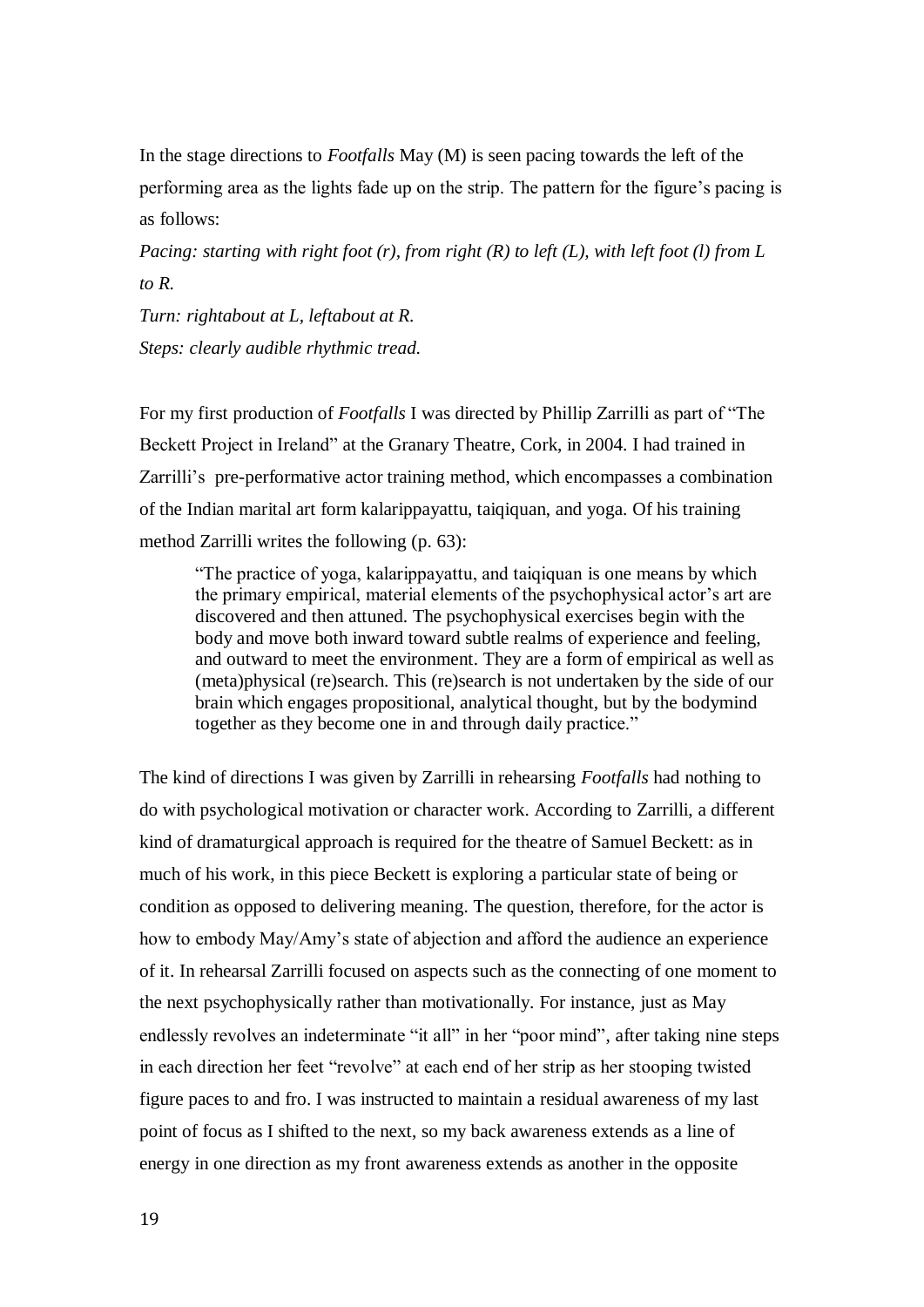direction. He encouraged me to work on the relationship of my feet to the floor using the practice of lion steps from the kalarippayattu martial art form to cultivate this relationship. When practicing lion steps Zarrilli instructs the performer, apart from sensing into the feet and their relationship with the floor, to also maintain a sense of energy in the palms of the hands, out through the top of the head, and a sense of awareness out through the back of the head and the body when going forward and through the front of the body when going backwards. He uses the translation of the malayalam phrase "making the body all eyes" as an image to work with to cultivate an activation of energy awareness in the actor's entire *bodymind*. This gives the actor rehearsing May/Amy a great deal to work with for the very slow walk, for the sculptural quality of the shaping of the hands clutching her twisted upper body and maintaining an aliveness in the hands, for the purposes of establishing a relationship with the space and the audience in the space.

As described above, the practice of kalarippayattu, like yoga and taiqichuan, cultivates our awareness of energy circulating in the body and how to direct that energy in performance, in order to create and inhabit in the moment the particular environment and experience that is being described in the text. Since I first performed *Footfalls* in 2004, in the intervening period I have also been practicing zazen – a seated meditation practice – along with the kinhin walk as part of this meditation practice, and have found that this work further builds on the pre-performative psychophysical training and rehearsal work I experienced with Zarrilli. Coordinating breath with movement, this very slow kinhin walking meditation teaches us to attend to each step in the moment, as Anzan Roshi (1996) writes:

"When we step forward, present in this moment, feeling the left foot lift from the floor, feeling this change in the temperature as the skin of the foot is raised higher from the floor, as we notice the knee joint bending and the space around the bones, as we feel the breath rising and falling, as the foot steps forward and the air rushes between the toes, as we feel the contact of the heel on the floor about half to three quarters of the way down the length of the other foot, as we feel the heat of the skin of the left foot reaching out to the skin of the right foot, we are feeling into this moment. [ […]It is not mindfulness of walking, stepping, or even of a step. It is mindfulness of this step, and this step, and this step."

What taiqi allows the individual to achieve, as discussed by Zarrilli (p. 74), is also in part applicable to the zen (walking) meditation practice: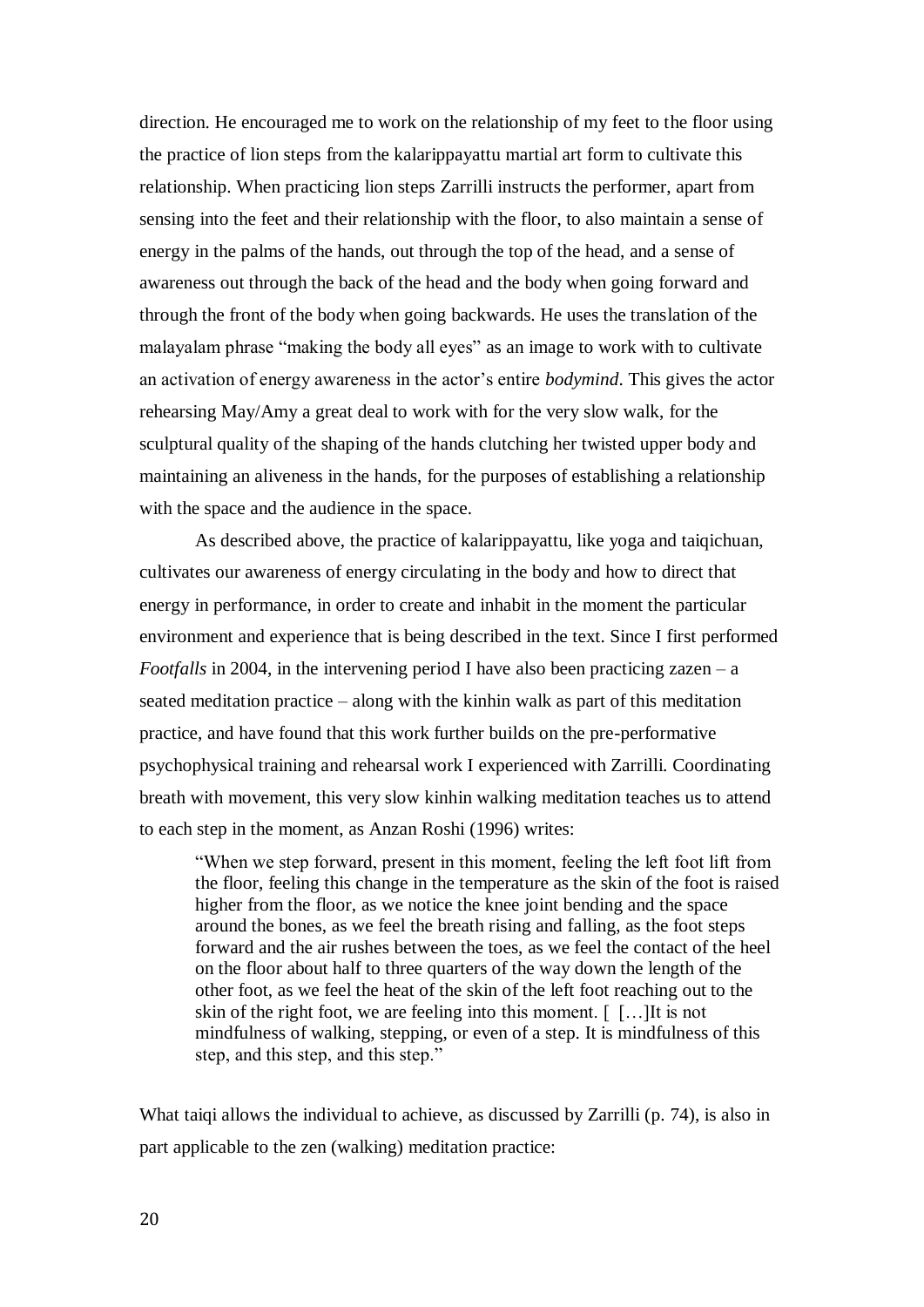"Yuasa Yasuo explains that this state of "no-mind" (Japanese mushin) is "a state of self-forgetfulness, in which consciousness of oneself as the subject of bodily movement disappears and becomes the movement itself."

The practice of kinhin assists me the actor in transcending duality and thus me the walker in becoming the walk.

Finally, in kinhin the posture is similar to the seated zazen posture in that the spine is erect, shoulders relaxed and down, chin slightly tucked under to maximize the lengthening of the spine as the head pulls away from the sacrum, which, as we Somaticats read in *A Widening Field* (Tuffnell and Crickmay) is ideal as, "[t]o find the essential length of the spine, sacrum and head must be able to move away from each other." In this position the *bodymind* is balanced, in alignment in relation to the world and other living beings, a minimum of muscular tension is required to sustain this posture. May/Amy in *Footfalls,* on the other hand, "a stooping, twisted figure, her hands clutching her upper arms across her body" is out of balance in herself and with the world around her, literally holding herself and her trauma, addressing repetition to what she cannot comprehend, as V asks her, "will you never have done ... revolving it all?" As I am working psychophysically and not motivationally I can use the awareness I have around my sacrum, the interconnectedness to the upper spine and shoulders, which the *Somaticats* work gave me space and a supportive environment to explore, to choose a physicalisation to embody May's abject state - to create a state of consciousness that will communicate to the audience - while also working with awareness of circulation of energy in my body and attentiveness to the breath rather than with muscular tension.

#### **Coda**

Somaticats on the prowl for a performance project…

Along the way we somaticats got interested in old well saints and traditions, which took us westwards one misty autumn day to St. Gobnait's holy well in Ballyvourney. As the story goes, Gobnait fled a family feud to one of the Aran Islands only to be told by an angel who appeared to her there that she should go to a place where she would find nine white deer grazing. Here she built her monastery, kept bees and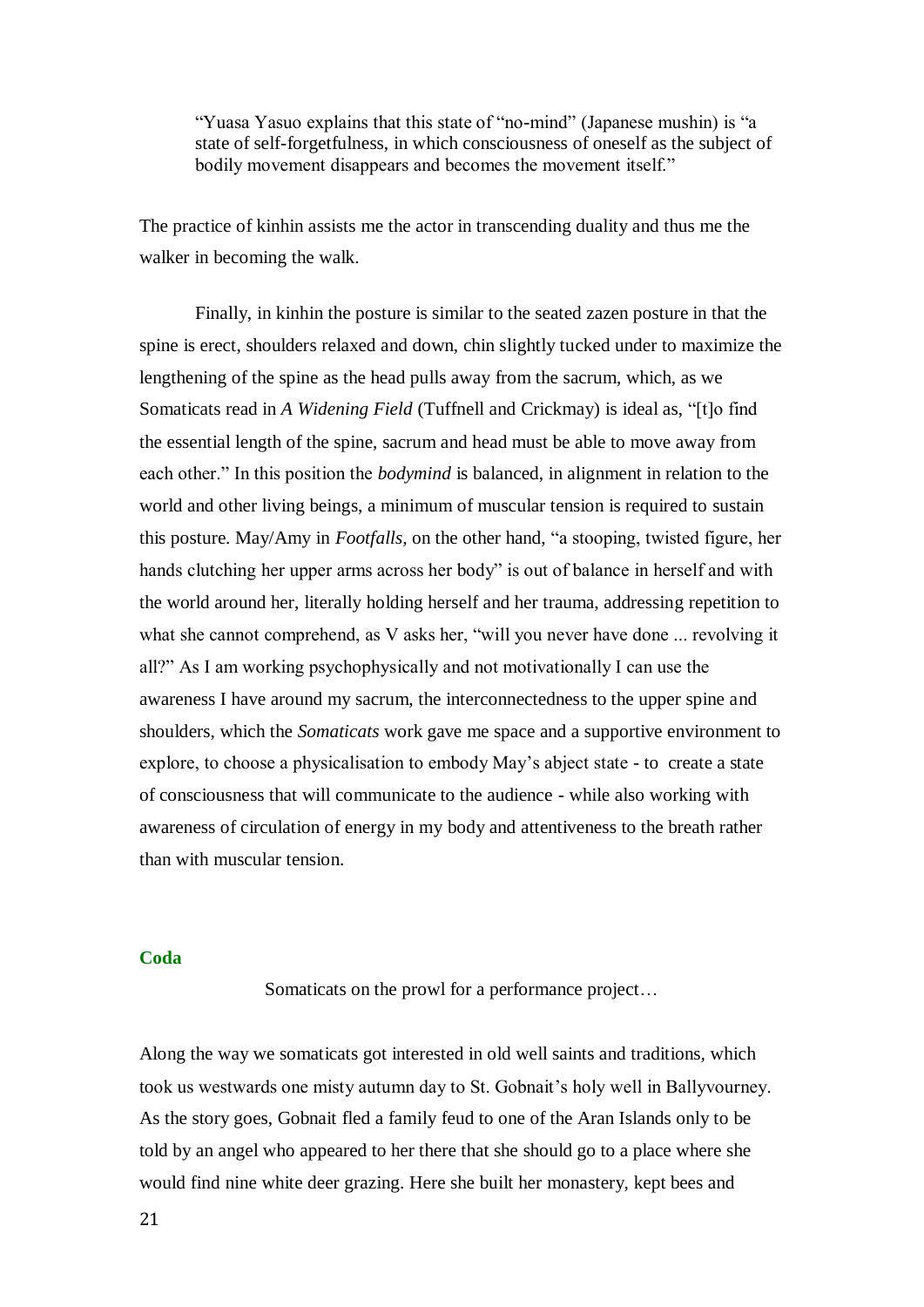healed the local people with her honey. Celtic lore has it that the soul leaves the body as a bee or a butterfly. The cats are on to something and they want to know what kind of dance the bees and butterflies will lead them on...

## Gathering mists, [October 14, 2013](http://somaticats.wordpress.com/2013/10/14/gathering-mists/)

The mist is down for the day but we head out along the western roadways to places of honeyed secrets and mossy circles, graveyard maintenance means dipping plastic angels in rusty buckets and strimming in the rain. Even Shelia na Gig is well dressed here. We wander and wonder and know there's more to it. Off track, we know something else now.



Bibliography

Bharati, S.V. (1985) *Philosophy of Hatha Yoga*, USA: The Himalayan Institute Press.

Cixous, H. and Kerslake, B. (1984) "Aller à la mer." *Modern Drama* 27.4: 546-548. *Project MUSE*. Web. 4 Jul. 2013. [<http://muse.jhu.edu/>](http://muse.jhu.edu/).

Claxton, G. (1999) *Hare Brain, Tortoise Mind: Why Intelligence Increases When You Think Less*, Harper Perennial.

Daido Loori, J. *The Still Point, Introduction to Zen Meditation*, Dharma Communications (DVD).

Franklin, E. (1996) *Dynamic Alignment Through Imagery.* Human Kinetics Europe.